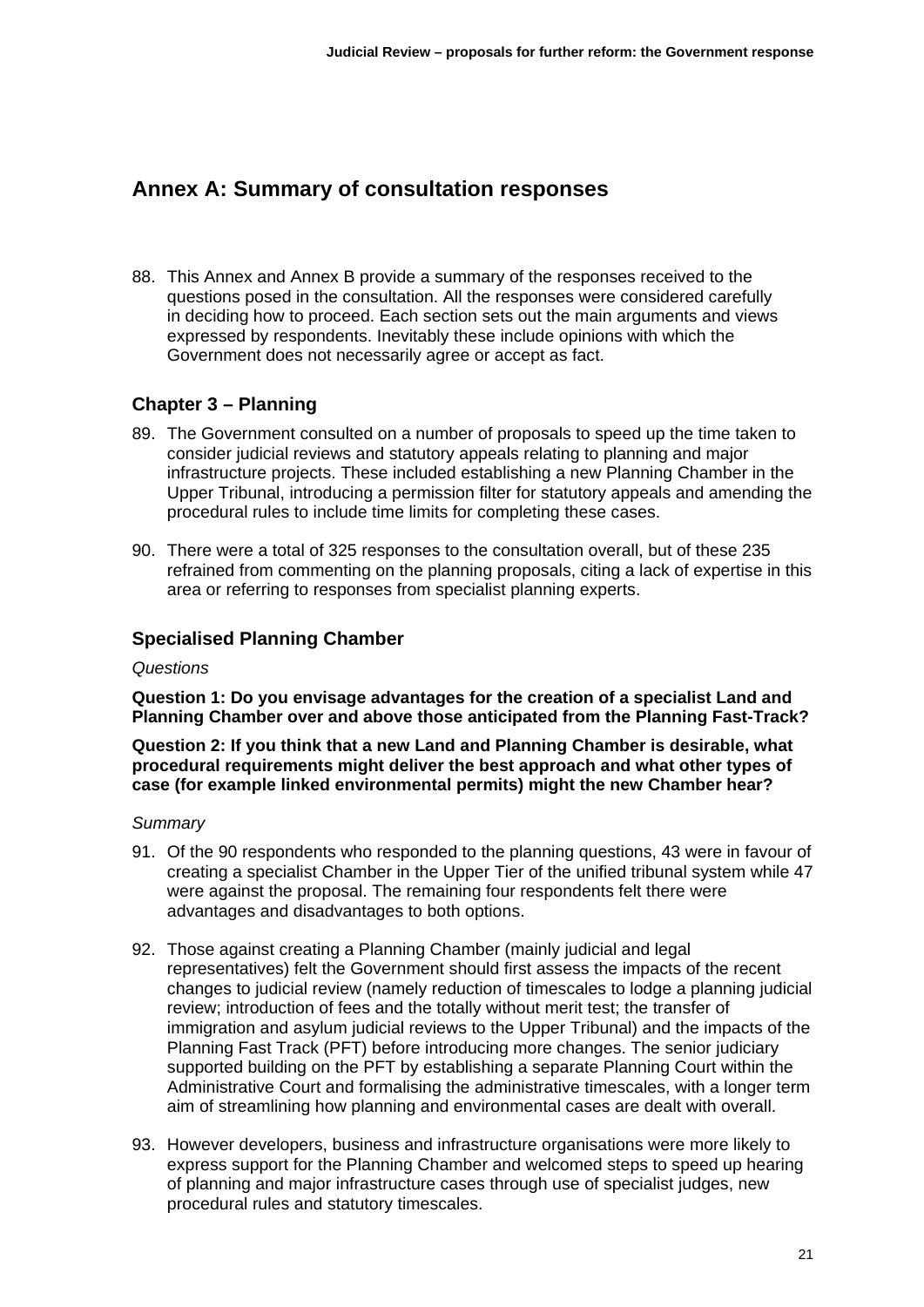### *Planning Chamber*

94. The main arguments and views expressed by respondents were:

- Scepticism that the Lands Chamber would deliver any appreciable advantage over the PFT, given it will deploy the same judges to hear cases previously heard in the High Court and there are already backlogs in the Lands Chamber
- Planning law under the Town and Country Planning Act is a devolved matter and the Welsh Assembly Government is about to introduce new planning legislation; it is important that the Welsh judiciary and legal representatives are involved in planning cases in Wales. There were concerns that a Planning Chamber would be more likely to hear cases in London as opposed to the District Registries of the Administrative Court.
- In the absence of legal aid provision for parties in tribunals, concerns that the proposal would disadvantage Gypsy and Traveller groups in statutory planning appeals.
- A key element in reducing delay is ensuring initial permission hearings are made by authoritative specialist judges to prevent further appeals.
- Planning judicial reviews include important public law issues which should remain in the High Court rather then be dealt with exclusively on planning grounds in the Upper Tribunal.
- It was questioned whether the Lands Chamber, as an expert forum looking at merits-based arguments, is best placed to consider judicial reviews which examine deficiencies of process.

### *Additional Procedural Requirements*

- Pre-action protocols should be updated to reflect shorter time limits for lodging planning judicial reviews.
- Both the claim form and the acknowledgment of service should allow parties to indicate if the matter should be referred to the specialist chamber.
- Given the specialist nature of the judiciary it may be proportionate to amend the right to an oral renewal or have the case reconsidered on the papers by another specialist.
- Given the specialist nature of planning judicial reviews and statutory appeals it is appropriate to make more use of written evidence and time limits for oral evidence presentation.
- There should be a high threshold of 'arguability' to remove weak cases earlier.
- The Government should reduce the period required by the Civil Procedure Rules for production of detailed grounds of resistance from 35 days to 21 or 28 days and codify timescales to provide skeleton arguments (21 days for claimants/14 days for defendants).
- Guidance is required for staff asked to allocate cases which also have significant other non-planning issues.
- The period for issuing a pre-action letter challenging a planning decision should be six weeks from when the Local Planning Authority makes their decision and not when they publish the decision notice.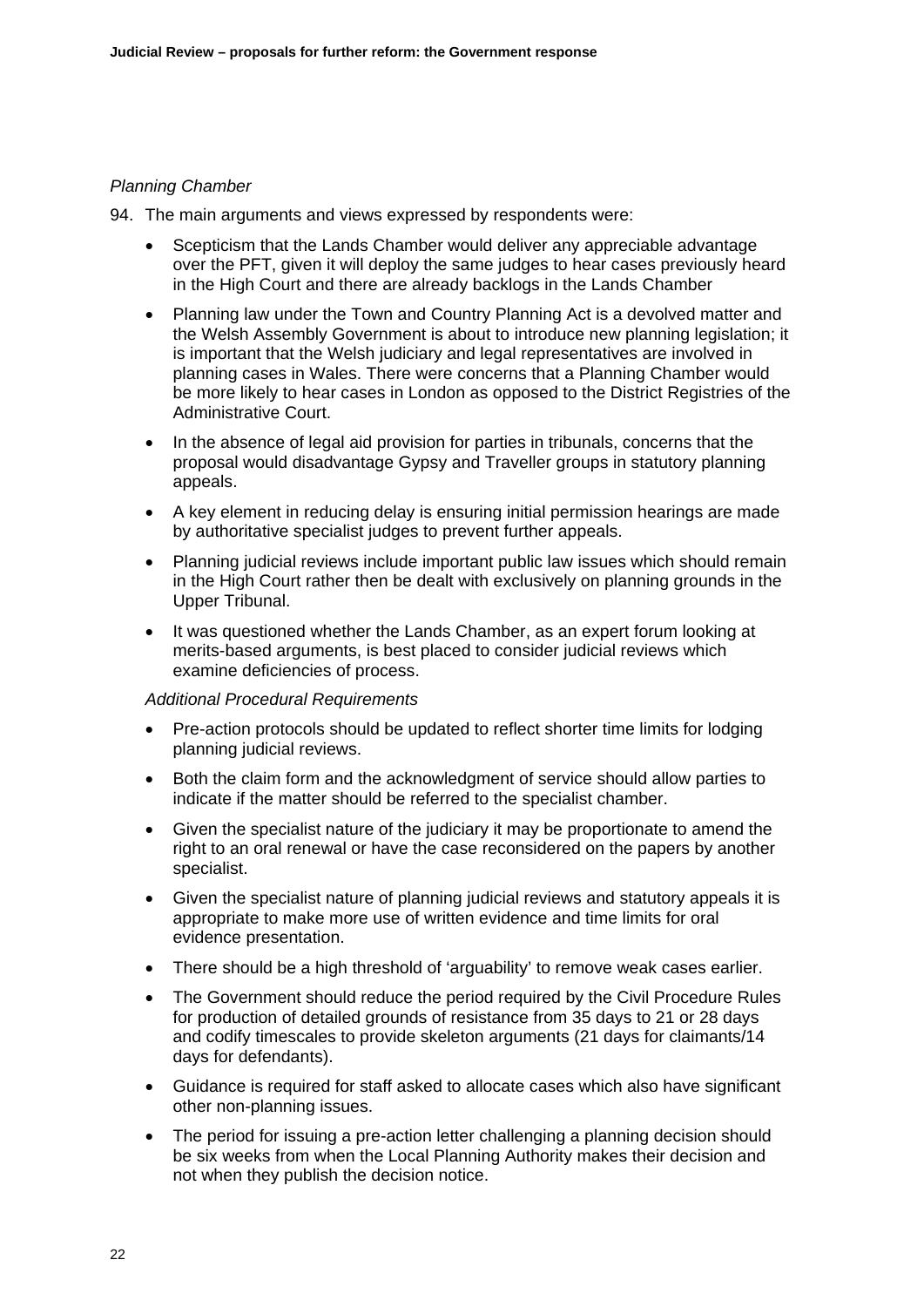- Targets in either the PFT or a new Chamber should be published alongside regular performance statistics.
- If taken forward it would be proportionate to remove an automatic right to oral renewal in planning judicial reviews or to only reconsider an application for renewal on the papers by another specialist judge.
- Appropriate to make more use of written evidence and set time limits for oral evidence presentation.
- Some support for maintaining the current CPR rules.

### *Scope of Chamber*

Respondents made a number of suggestions as to what should be in scope for a new Planning Chamber to consider. These included:

- Planning decisions including Nationally Significant Infrastructure Projects;
- Statutory appeals (288) under the Town and Country Planning Act 1990;
- All environmental consents and permits;
- All related development consents for Nationally Significant Infrastructure Projects;
- Transport and Works Act;
- Environmental and Habitat Regulations;
- Village Greens and rights of way;
- Local Plans and other LA planning documents; and
- Environmental matters which do not involve planning.

### **Section 288 permission filter**

### *Question*

### **Question 3: Is there a case for introducing a permission filter for statutory challenges under the Town and Country Planning Act?**

- 95. 41 respondents supported the introduction of a permission filter for appeals made under section 288 of the Town and Country Planning Act 1990, while 30 were against the proposal.
- 96. The main arguments and views expressed by respondents were:
	- This additional stage may potentially add delay.
	- Some proposed further changes to the statutory appeal process under the Act, including a requirement to file an acknowledgment of service with summary grounds of defence. This would give the claimants and courts an earlier view of the strength of the case, encourage early settlement and deter late withdrawals.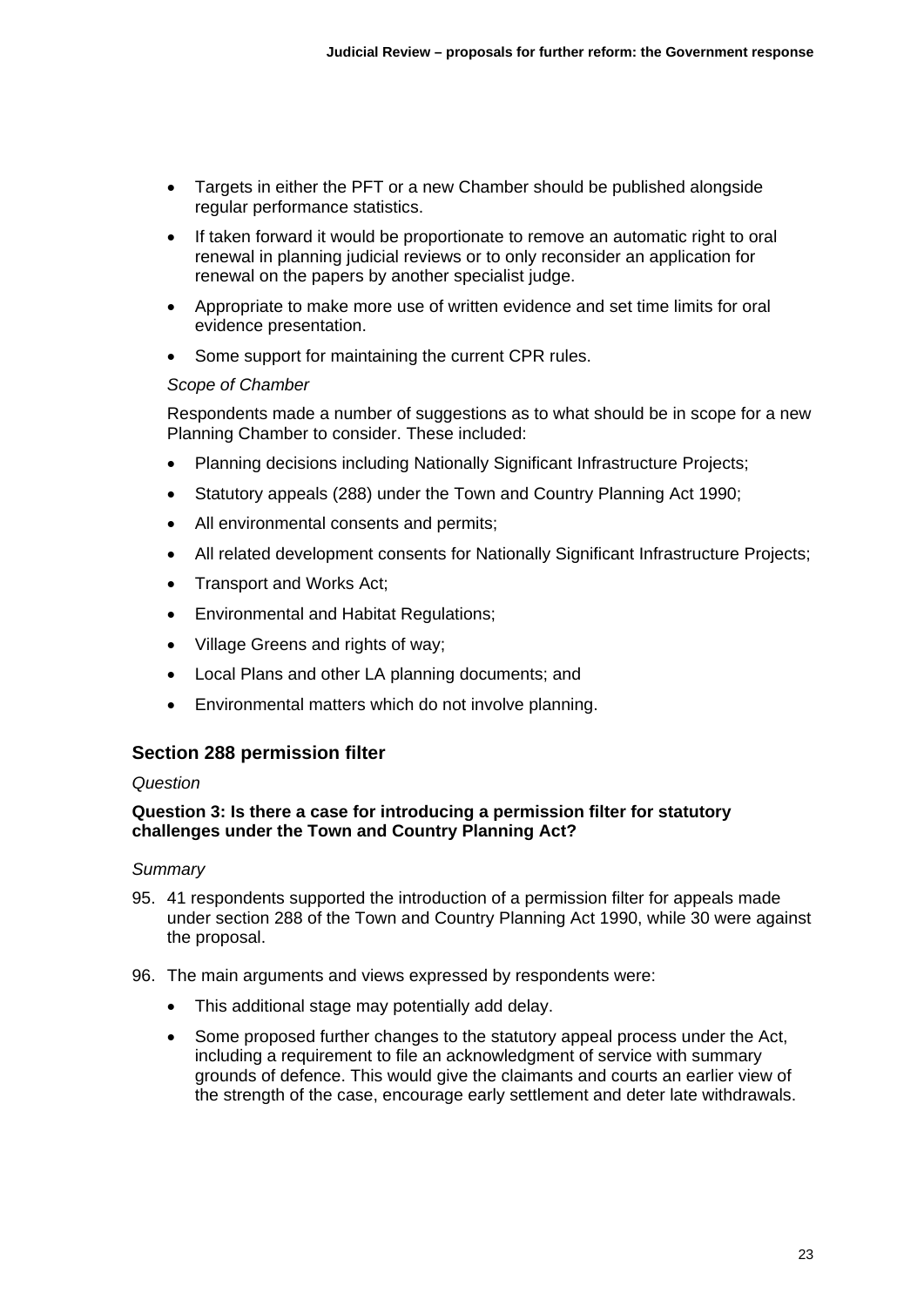## **Evidence of impact of judicial review**

*Question* 

### **Question 4: Do you have any examples/evidence of the impact that judicial review, or statutory challenges of government decisions, have on development, including infrastructure?**

- 97. 23 respondents provided examples or evidence in response to this question, a number of which showed delays to infrastructure projects, including:
	- ASDA delay from competitors launching judicial reviews;
	- Airport Operators Association 9 months delay to Bristol Airport Expansion and Stansted Generation 1 development; 15 months delay to Southend Airport Runway Extension;
	- Tendring District Council already a two year delay caused by an ongoing judicial review of the construction of a new Container Terminal Port;
	- British Property Federation Shopping Centre London 15 months delay and additional costs.

## **Additional suggestions for improving the speed of judicial reviews**

### *Question*

### **Question 5: More generally, are there any suggestions that you would wish to make to improve the speed of operation of the judicial review or statutory challenge processes relating to development, including infrastructure?**

98. 33 respondents provided suggestions in response to this question, including:

- Increase resources, in particular the number of specialist judges.
- Introduce a permission stage for section 288 claims.
- Greater enforcement of existing rules and time limits for filing evidence to prevent delays.
- Consider restricting Protective Costs Orders so parties are not protected when challenging competitors' developments.
- Greater enforcement of the requirement for pre-action protocol to stop a judicial review been filed on last possible day without any cost penalty due to Protective Costs Order protection.
- More use of regional courts.

### **Local Authorities Challenging Infrastructure Projects**

### *Questions*

**Question 6: Should further limits be placed on the ability of a local authority to challenge decisions on nationally significant infrastructure projects?** 

**Question 7: Do you have any evidence or examples of cases being brought by local authorities and the impact this causes (e.g. costs or delays)?**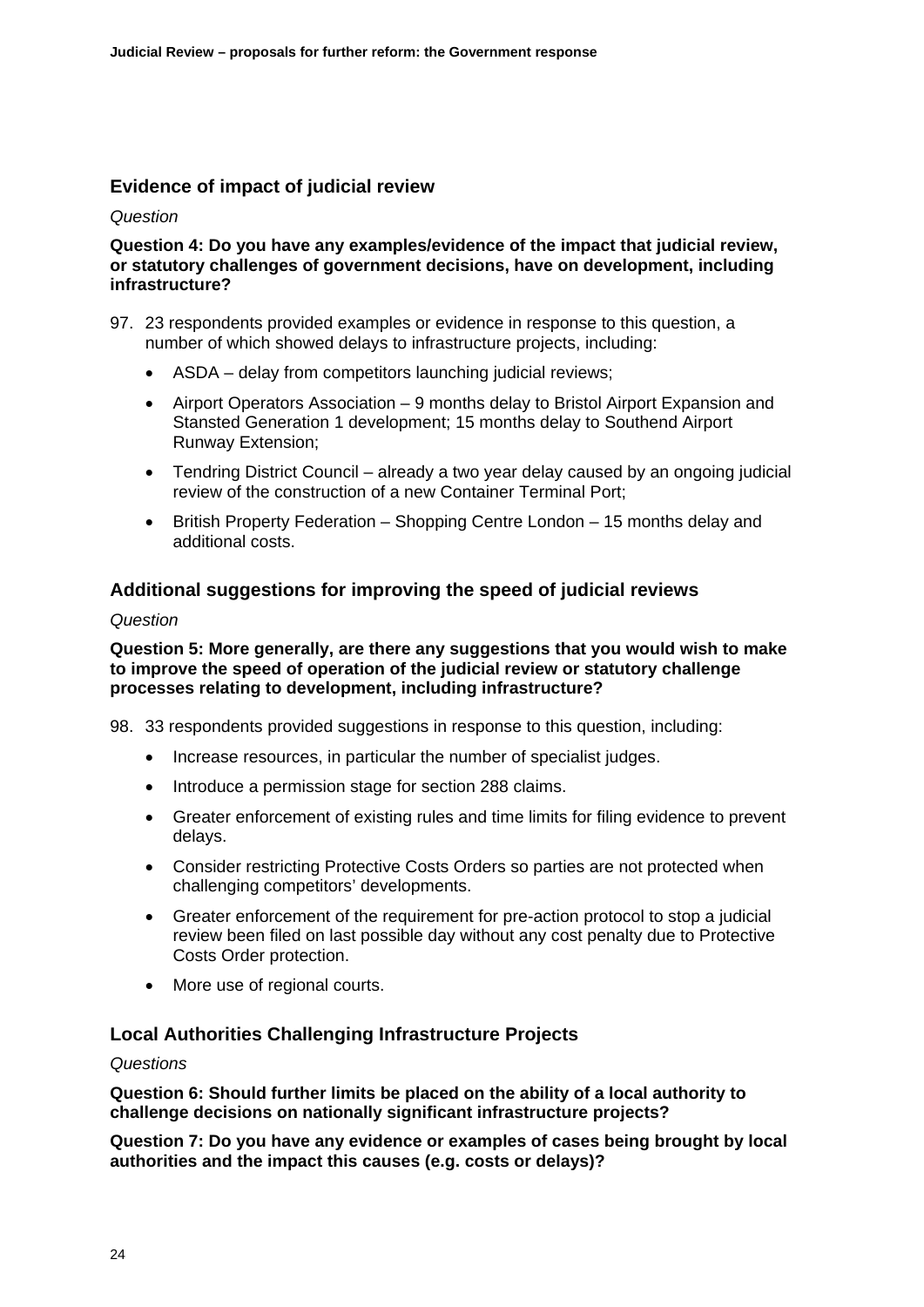### *Summary*

99. This proposal concerned restricting the ability of local authorities to judicially review Nationally Significant Infrastructure Projects ('NSIPs') which are given permission to bring a judicial review under a streamlined process in the Planning Act 2008. Of the 325 total responses to the consultation 84 respondents answered this question. Of those respondents 6 supported the proposal, 77 did not and 1 had mixed views.

100. The main arguments and views expressed by respondents were:

- There has not been a challenge to an NSIP by a local authority and so these proposals do not target a real problem.
- This is an arbitrary restriction of local authorities' powers and would negatively impact upon the rule of law.
- This change would be ineffective; for example a local authority could fund a community group to bring a challenge. Alternatively, it was argued that unless a local authority was able to bring a challenge then an unlawful project might not be challenged.
- It would be undemocratic and run counter to the wider localism agenda.
- It is important for local authorities to represent the interests of local inhabitants.
- It is for the taxpayers and voters of an area to form a judgement on any decision to litigate.
- This change would be a denial of access to justice if a local authority would otherwise meet the standing test, particularly as they may bring a claim they consider in the interests of the local community.
- Local authorities tend to behave responsibly and not risk taxpayers' funds on unmeritorious judicial reviews.
- The Local Government Act 1972 empowers local authorities to prosecute or defend legal proceedings only where it is expedient for the well-being of the inhabitants of their area and local authorities in general only bring well-considered claims.
- The nature of NSIP projects is that there will almost invariably be a possible claimant who could bring the challenge instead and so the reduction in risk of challenge would be limited.
- This change might increase the risk of delay as challenges are brought by individuals in a piecemeal fashion rather than a single challenge by a local authority.

### **Challenges to planning decisions under sections 288 and 289 of the Town and Country Planning Act 1990**

#### *Question*

**Question 8: Do you have views on whether taxpayer funded legal aid should continue to be available for challenges to the Secretary of State's planning decisions under sections 288 and 289 of the Town and Country Planning Act 1990 where there has already been an appeal to the Secretary of State or the Secretary of State has taken a decision on a called-in application (other than where the failure to**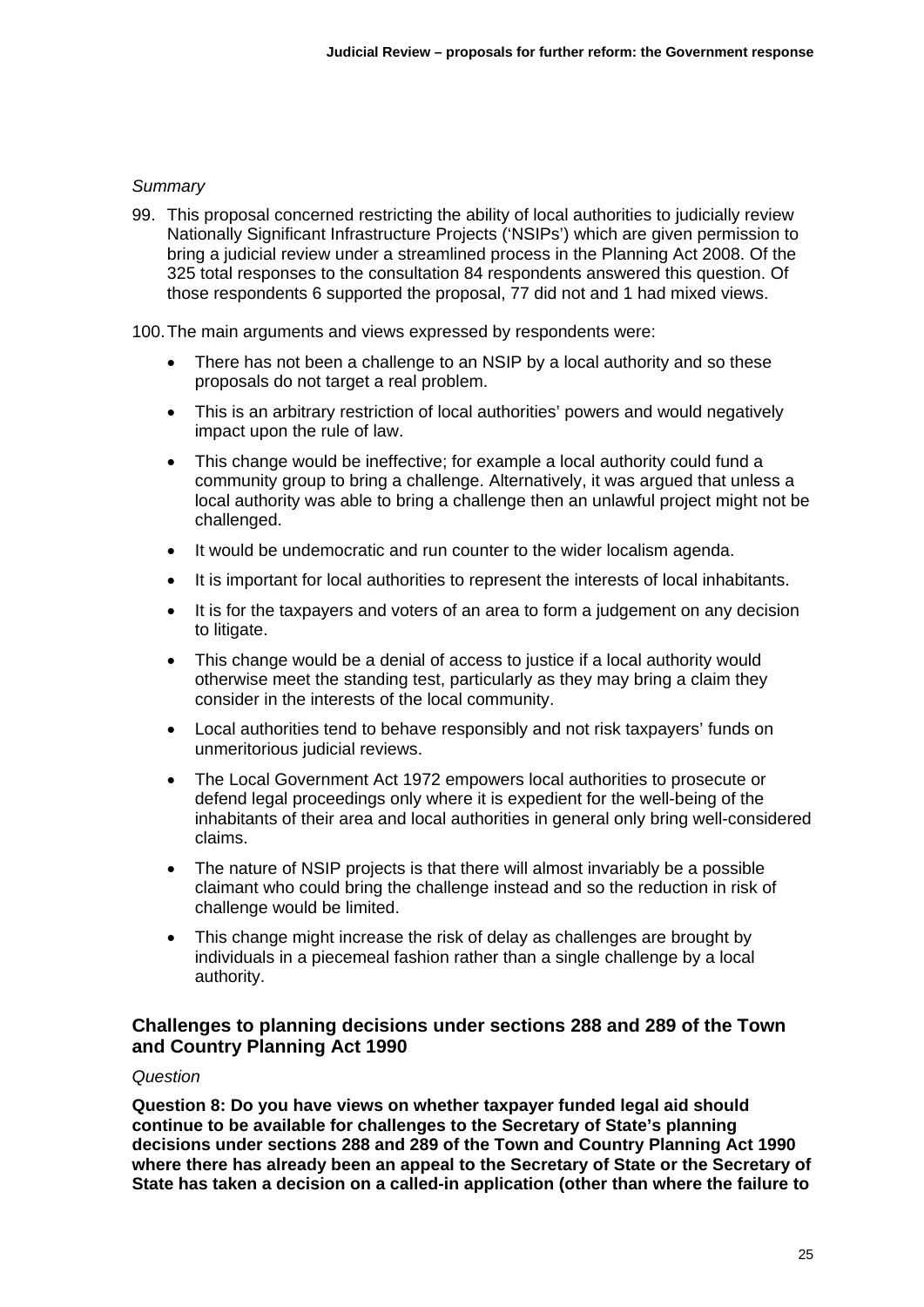### **fund such a challenge would result in breach or risk of a breach of the legal aid applicant's ECHR or EU rights)?**

### *Summary*

- 101. The consultation said the Government was considering whether it is appropriate for these cases to continue to attract legal aid. We asked for views on whether legal aid should continue to be available for challenges to the Secretary of State's planning decisions under sections 288 and 289 of the Act where there has already been an appeal to the Secretary of State or the Secretary of State has taken a decision on a called-in application. This would not affect the availability of legal aid where the failure to fund the challenge would result in breach or risk of a breach of the legal aid applicant's ECHR or EU rights.
- 102. Many respondents did not provide a view. Of the 325 total responses to the consultation 88 respondents answered this question. Of those respondents, 65 supported retaining legal aid for these cases, 11 supported removing legal aid, and 12 provided no clear view.

103. The main arguments and views expressed by respondents were:

- Concerns that removing legal aid would reduce the scope of the Legal Aid. Sentencing and Punishment of Offenders Act 2012 (which has already restricted legal aid in these types of appeals to cases where the individual is at immediate risk of loss of home) and would be unjust given the importance of that issue to the legally aided individual.
- Any further restriction of legal aid availability in this area, would be contrary to the rationale expressed during the passage of the Legal Aid Sentencing and Punishment of Offenders Act 2012, and on which the current scope of legal aid, as a whole, is therefore based.
- This issue was not connected to the growth-related aims of the other planning proposals in the consultation, and was in fact intended to target gypsies and travellers. Respondents highlighted the lack of data provided to evidence the case for exploring any further restrictions of legal aid in this area.
- Introduction of a permission filter for section 288 cases should be considered as an alternative. A filter already exists in section 289 cases.

### **Chapter 4 – Standing**

#### *Questions*

**Question 9: Is there, in your view, a problem with cases being brought where the claimant has little or no direct interest in the matter? Do you have any examples?** 

**Question 10: If the Government were to legislate to amend the test for standing, would any of the existing alternatives provide a reasonable basis? Should the Government consider other options?** 

**Question 11: Are there any other issues, such as the rules on interveners, the Government should consider in seeking to address the problem of judicial review being used as a campaigning tool?**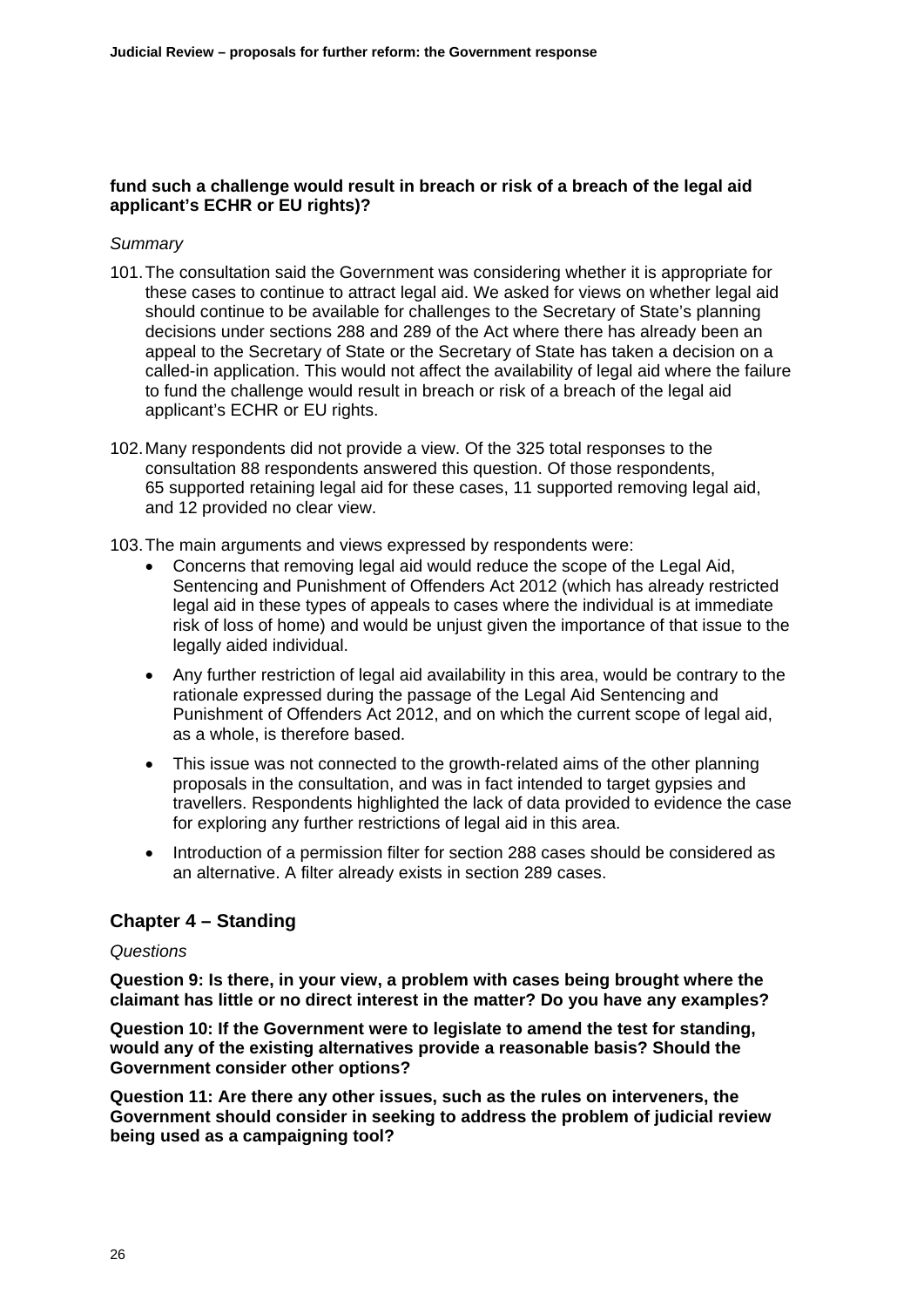### *Summary*

- 104. In this chapter the Government sought views on whether the test for standing which governs who may bring a judicial review – should be amended to require a 'direct' interest and if so what a new test might look like. Of the 325 responses to the consultation, 241 respondents answered this question. Of those 241, 16 were in favour of a revised test, 213 did not agree with changing the test and 12 gave a mixed response.
- 105. The majority of respondents did not support a tighter approach to standing. The senior judiciary identified this as an area which caused them "particular" concern in respect of preventing meritorious challenges, and this was a view echoed widely. The Bar Council, individual chambers and barristers, the Law Society, and a range of solicitors' firms (including large commercial ones) also registered their concern as did NGOs.

106. The main arguments and views expressed by respondents were:

- Requiring a direct interest would deny meritorious claims standing, and would be an example of the Government using a procedural technique to stop important issues being considered.
- A direct interest test would be a significant denial of access to justice and weakening of the rule of law.
- Stopping public interest challenges would switch the role of judicial review which is to challenge public wrongs and unlawfulness – rather than allow persons to protect their own rights.
- There is little evidence of a problem with the current approach, with few claims brought in the public interest. Claims brought by NGOs tend to be more successful, as the Ministry of Justice's own figures show. In addition, there is little evidence of use as a campaigning tool – the permission filter already works well.
- Expert NGOs assist the court and can assist the court to understand the public policy context, in addition to assisting claimants this, it was argued, is beneficial to the Government.
- Any new test is likely to be ineffective as NGOs should easily be able to find directly affected persons to bring the challenge instead.
- It might have adverse implications for the cost of living if consumer groups are not able to challenge regulatory decisions.
- This change would leave some acts by Government without a possible challenger, and so effectively immunises Government from scrutiny by the courts.
- There is likely to be satellite litigation over the application of any test which would take time and there would be uncertainty in the meantime.
- A claim might be bought by a person without a direct interest simply so that they could generate publicity for their cause from the courts having not granted permission (because of their lack of standing).
- In relation to an alternative test, most respondents argued that none of the potential alternatives offered in the consultation paper were satisfactory and that the current approach worked well. Most respondents supported the Government's view that the general test for standing to challenge EU measures in the European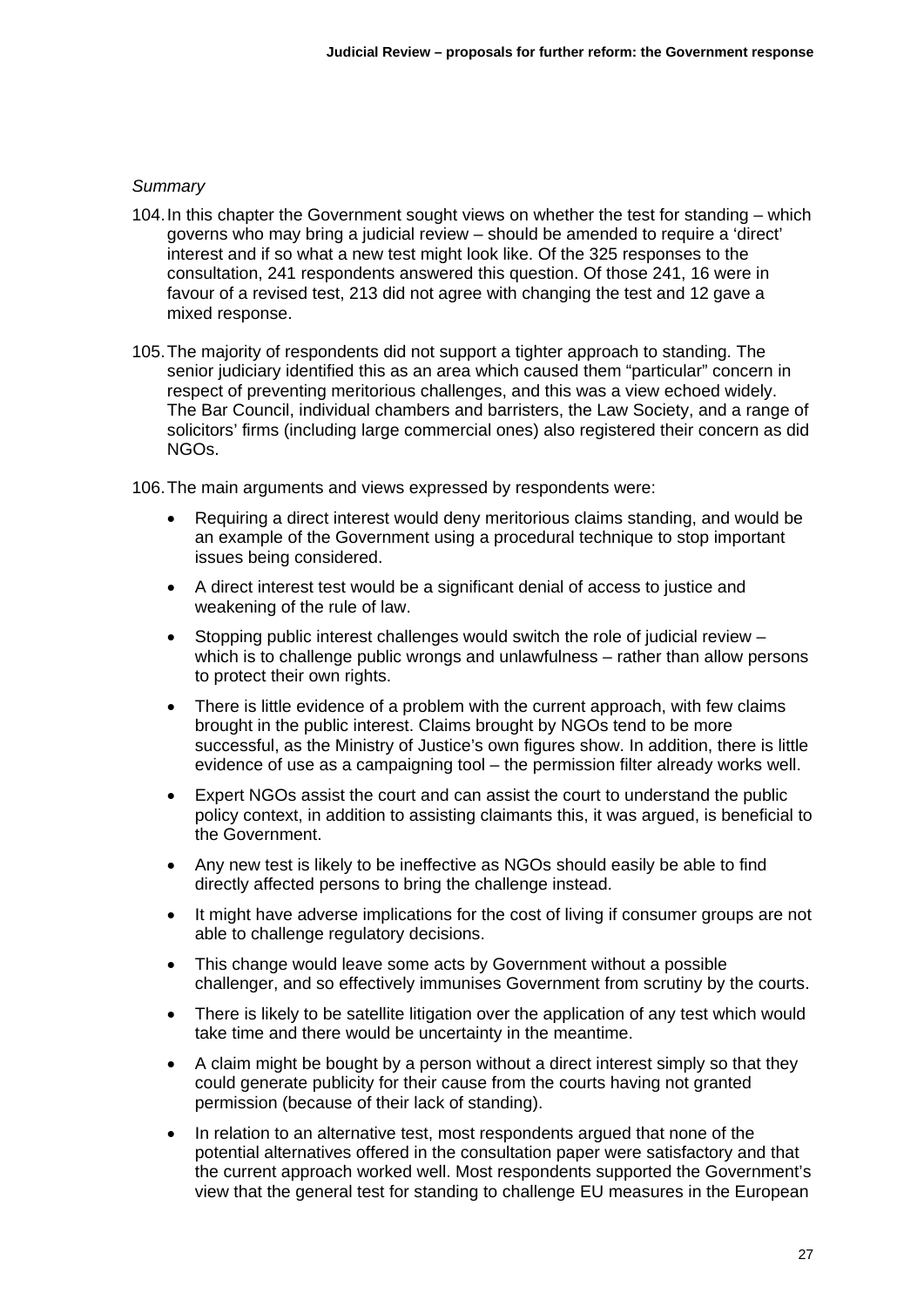Court of Justice, which requires a "direct and individual concern", is too narrow to be considered.

 Many respondents argued that interveners in general assist the court, and the ability to intervene is already subject to a good measure of judicial control.

There was some support for a change to the test for standing, for example:

- People do need to have a direct interest in decisions in order to be able to challenge them otherwise the system will get clogged. There were arguments that the current test, by allowing for those with only a very limited connection to bring a challenge, causes public authorities (particularly local authorities) to have to waste scarce funds on defending judicial reviews. Several supporting respondents warned, however, that the Government should be careful not to restrict direct interest to a point where nobody will get standing.
- Allowing any person whatsoever to challenge a decision which the court feels it wants to examine is to undermine the democratic process as it allows unelected, unrepresentative and unaccountable judiciary to appropriate decision-making powers on the application of equally unelected, equally unrepresentative and equally unaccountable pressure groups.

## **Chapter 5: Procedural Defects**

### *Questions*

**Question 12: Should consideration of the "no difference" argument be brought forward to permission stage on the assertion of the defendant in the Acknowledgment of Service?** 

**Question 13: How could the Government mitigate the risk of consideration of the "no difference" argument turning into a full dress rehearsal for the final hearing, and therefore simply add to the costs of proceedings?** 

**Question 14: Should the threshold for assessing whether a case based on a procedural flaw should be dismissed be changed to 'highly likely' that the outcome would be the same? Is there an alternative test that might better achieve the desired outcome?** 

**Question 15: Are there alternative measures the Government could take to reduce the impact of judicial reviews brought solely on the grounds of procedural defects?** 

**Question 16: Do you have any evidence or examples of cases being brought solely on the grounds of procedural defects and the impact that such cases have caused (e.g. cost or delay)?**

### *Summary*

107. In this chapter the Government proposed two changes to the existing approach to challenges brought on the basis of procedural defects which could not have made a difference to the original outcome. The proposals looked at a) allowing such arguments to be tested more thoroughly earlier in the judicial review process – at permission stage – and b) applying a lower test of 'highly likely' to replace the current one of 'inevitable'. Of the 325 responses to the consultation, 170 respondents answered this question. Of those 170, 17 were in favour of a revised test, however, 132 did not agree. A further 21 had mixed views on the merits of the proposal.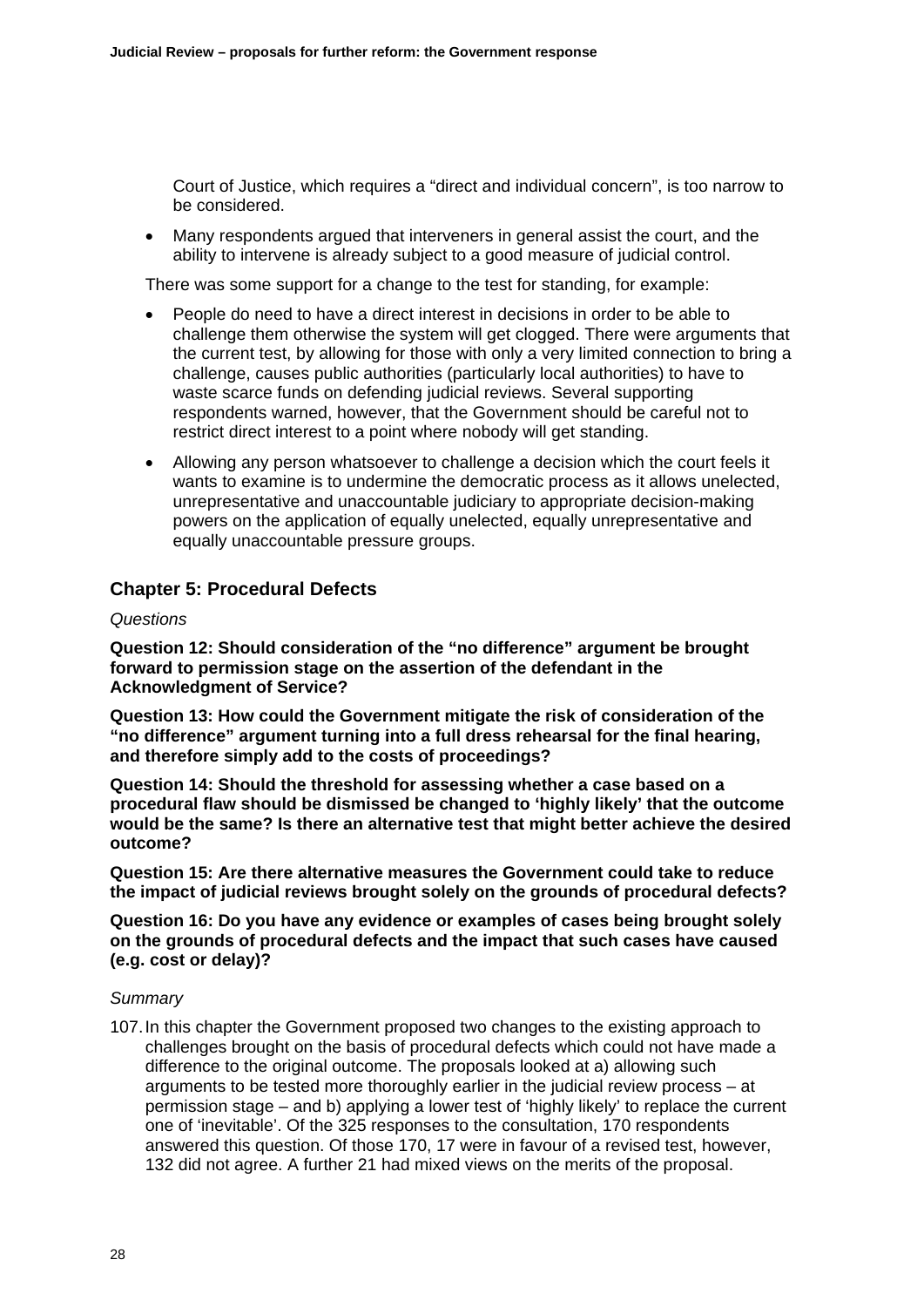- 108. There was some support from respondents but generally little detail as to why the proposal was supported. Most respondents were opposed to any reform, and many questioned whether there was any basis for reform.
- 109. Where examples of claims brought solely on 'procedural defects' ground were raised the respondents tended to argue that these claims concerned substantive illegality and that the claims had raised issues of significant importance.
- 110. The main arguments and views expressed by respondents were:

*Option 1 – Bring forward the Consideration* 

- Rejecting a claim on the basis of procedural defects can already be done at permission stage. The judiciary are already making such decisions appropriately.
- The proposal could result in 'dress rehearsals' of the substantive claim at the permission stage, slowing the judicial review process and adding to costs. This risk could not be mitigated effectively.
- The permission stage is not appropriate for considering whether there could have been a difference, not least as the defendant will not have fully disclosed their papers to the claimant.
- A link to the paying for permission work in judicial review cases was also identified by some respondents. By 'front-loading' the process, legally aided solicitors would have to do more work at risk, and so may be less likely to take on claims.
- Where respondents supported this change, they agreed that it could help reduce the number of weak claims brought and ensure those with merit would be resolved more quickly. It could serve as a disincentive to claimants who bring judicial reviews in order to delay decisions.
- Some respondents noted that planning judicial reviews are relatively often brought on technical points which a court might conclude would not have made a difference to the outcome of the overall decision making process. There was some support for the view that, in those cases, the court should be able to form a view on whether there would have been a difference at permission.

#### *Option 2 – A different threshold*

- The senior judiciary pointed out that a lower threshold would mean that some unlawful processes which may have had an impact will not be considered fully by a court or remedied.
- Many respondents also argued that the lower threshold downgraded the importance public authorities need to place on following lawful processes.
- The judiciary are experienced in making such decisions and there is no need to change the test.
- There is a risk that any changes will cause judicial review to focus on substance rather than (as now) process. This might mean that the judge would begin to look at the substance and merits of the decision, being forced to usurp the proper position of the decision-maker.
- Again, some respondents commented that it could result in 'dress rehearsals' of the substantive claim at the permission stage, slowing the judicial review process and adding to costs.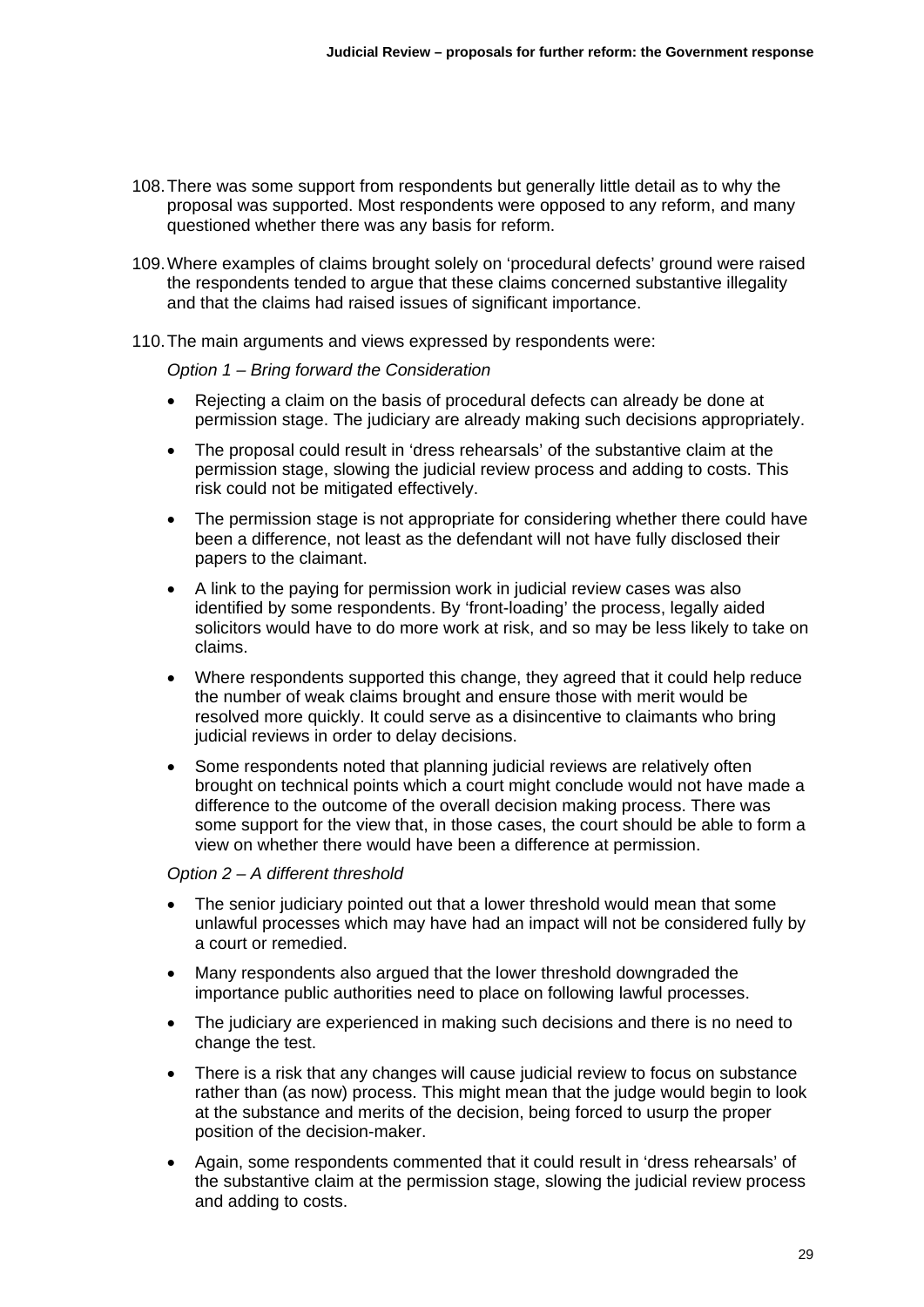Many respondents argued that this proposal reflected a Government misunderstanding of the importance of following a lawful process (particularly those set out in statute), which was as important as any type of substantive illegality.

### **Chapter 6 – Public Sector Equality Duty**

### *Questions*

**Question 17: Can you suggest any alternative mechanisms for resolving disputes relating to the PSED that would be quicker and more cost-effective than judicial review? Please explain how these could operate in practice.** 

### **Question 18: Do you have any evidence regarding the volume and nature of PSED-related challenges? If so, please could you provide it?**

- 111. The consultation included a question on whether disputes relating to the Public Sector Equality Duty (PSED) could be better resolved by an alternative mechanism to judicial review. This followed a recommendation by the Independent Steering Group, whose report was published on the same day as the consultation was launched.
- 112. Of the 325 total responses to the consultation, 136 respondents answered some or all of the questions on the PSED. A majority of those 136 responses (107) responded negatively to the question, arguing that judicial review should remain the principle mechanism for resolving disputes related to the PSED. 18 (of the 136) respondents saw some scope for using alternative mechanisms, and made suggestions in this regard. 11 respondents gave a mixed view, being sceptical of alternatives to judicial review but accepting that some may exist.
- 113. Those opposed to making changes in this area argued that the PSED relies on judicial review to be effective and enforceable and that cases have led to improvements in equalities protection. Many suggested that while the duty remains in its current form, judicial review should be available to enforce it. However, many of the negative responses had interpreted the consultation as proposing to remove judicial review in relation to the PSED, rather than seeking views on alternative mechanisms.
- 114. Some respondents saw merit in using alternative mechanisms to judicial review. Suggestions included a specialist tribunal, Alternative Dispute Resolution, an independent regulator and stronger enforcement powers for the Equality and Human Rights Commission. Some also suggested that the emphasis should be placed on public bodies fully complying with the PSED (through a statutory code of practice or better guidance). Furthermore, respondents highlighted that any alternative would need to have the same powers as the High Court, or judicial review would still need to be available as a last resort.
- 115. Respondents were asked whether they had any evidence regarding the volume and nature of PSED-related challenges. A small proportion of respondents were able to provide information in this regard. Many of those that did highlighted cases which they saw as leading to a positive change in terms of equalities protection in the behaviour of the public body or wider policy.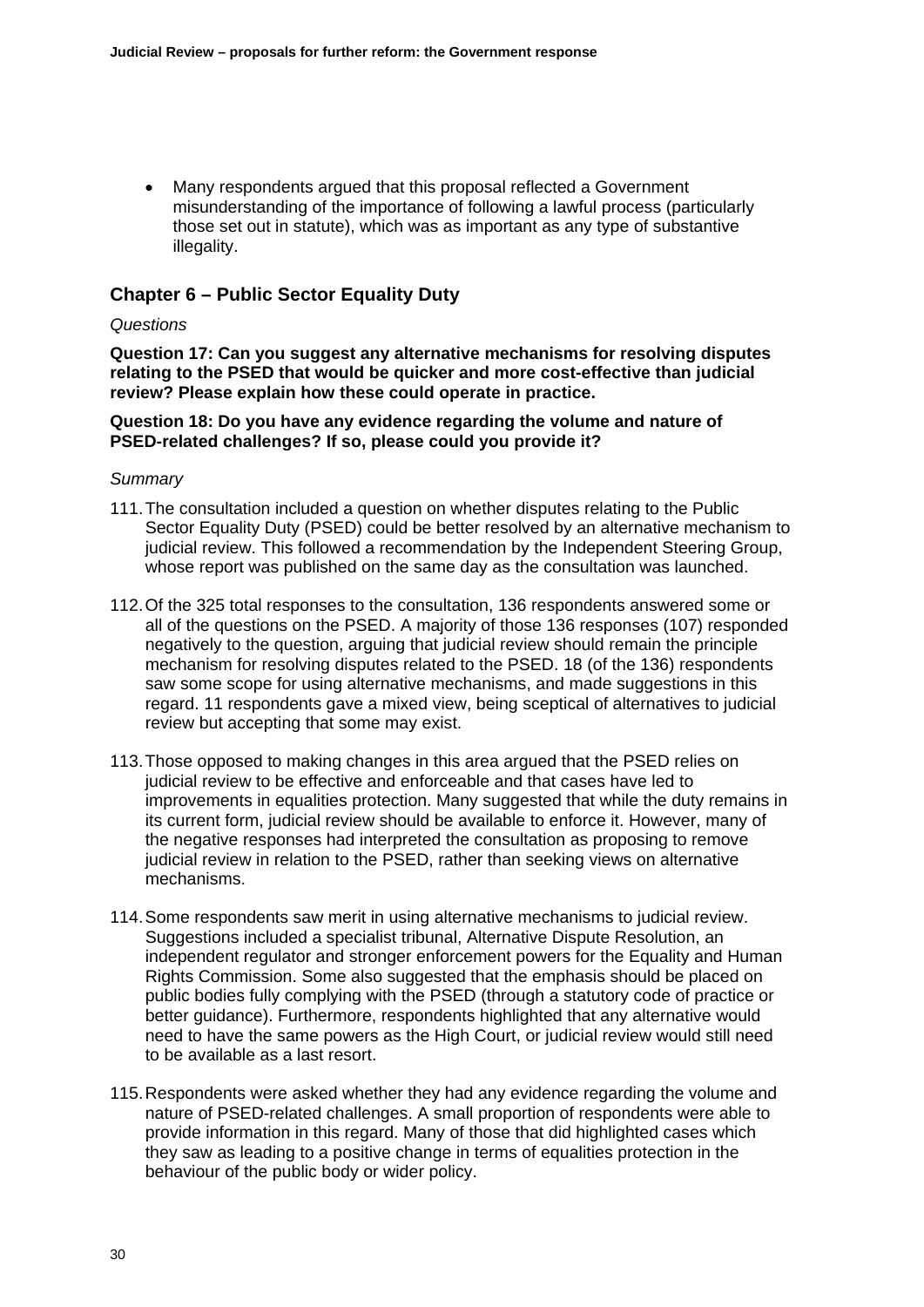116. The main arguments and views expressed by respondents were:

- Adjudicating breaches of the PSED is an important exercise even if the same decision will ultimately be taken.
- Successful judicial reviews do not just result in the same decision being re-taken – they can lead to substantive benefits for claimants and others.
- The PSED should not be treated any differently to other public law duties it should be enforceable in courts.
- If Parliament wants to change or abolish the duty then it should do so.
- There is no evidence of any problem with PSED challenges.
- PSED is usually brought as an additional ground as part of a wider challenge. An alternative mechanism would lead to dual litigation – one for PSED and another for other grounds.
- Various cases were highlighted by respondents where a PSED challenge resulted in substantive benefit to the claimant as well as a wider change in policy.
- Removing the potential to go to judicial review would lead to satellite litigation at the outset.
- PSED has just started to 'bed down' and courts have established boundaries effectively – should not be tampered with.
- Alternatives to judicial review should already be explored under the Pre-Action Protocol – judicial review is a measure of last resort.
- Judicial review is resource intensive for both sides alternative mechanisms could be cheaper and quicker.
- Judicial reviews related to the PSED place an undue burden on public bodies and so alternatives should be found.
- Specialist or expert bodies could be more effective in resolving disputes at an early stage.
- Any alternative would need to have the same powers as the High Court, or judicial review would still need to be available as a last resort.
- Better guidance is needed for public bodies on complying with PSED.
- Equality and Human Rights Commission enforcement powers should be strengthened.
- Public bodies should respond properly to the pre-action procedure.
- Alternative mechanisms include Alternative Dispute Resolution, an independent regulator, or a new specialist tribunal or extension of jurisdiction of an existing tribunal e.g. Employment Tribunals.
- Claimants could be required to identify on claim form whether they intend to raise a PSED argument.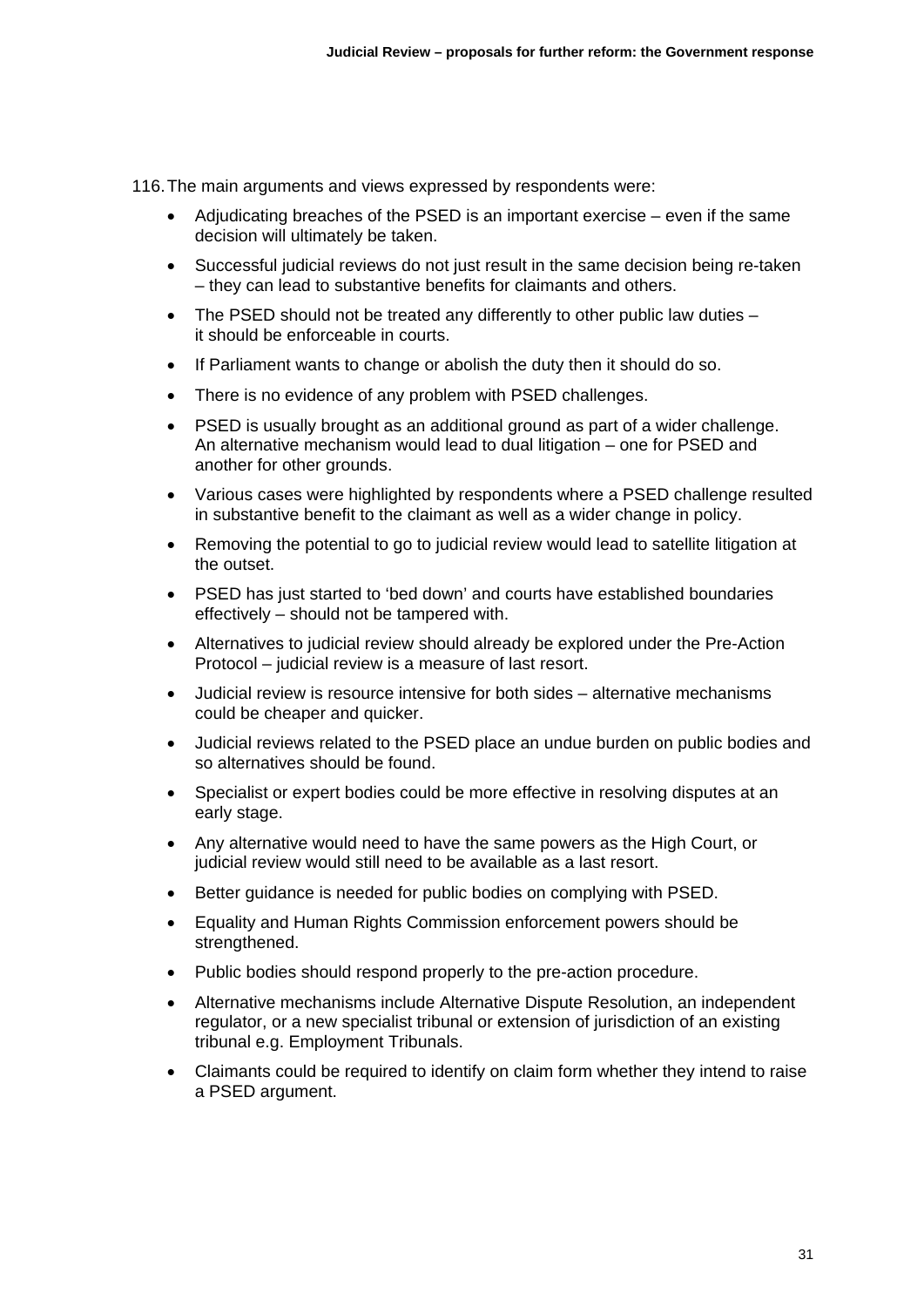## **Chapter 7 – Rebalancing Financial Incentives**

117. In this chapter the Government sought views on how the approach to costs for judicial review could be adjusted to encourage claimants and their legal representatives to consider more carefully the merits of bringing a judicial review and the way they handle proceedings. Reform was considered in five areas: restricting payment to legal aid providers unless permission is granted, the costs of oral permission hearings, Wasted Costs Orders, Protective Costs Orders and costs relating to interveners and non parties. The proposal on paying for permission work in judicial reviews is dealt with in Annex B.

## **Costs of Oral Permission Hearings**

### *Question*

### **Question 21: Should the courts consider awarding the costs of an oral permission hearing as a matter of course rather than just in exceptional circumstances?**

- 118. This proposed introducing a principle that the costs of an oral permission hearing should usually be recoverable as a matter of course, rather than exceptionally. Of the 325 total responses to the consultation, 148 respondents answered this question. Of those responses 23 were in favour of the proposal, however, 121 did not agree. 4 respondents provided a comment but had mixed views on support or opposition for the proposals.
- 119. The majority of respondents were generally not in favour of the proposal, citing access to justice issues arising from more financial barriers to bringing a judicial review which, it was argued, would price claimants out. A common theme amongst respondents was that the hearing is intended to be for the claimant to prove his case and a defendant is not required to attend but if he (the defendant) chooses to do so then he should bear his costs. Respondents stated that it would be premature to take this forward without looking at the impact of previous reforms (namely removal of the right to an oral hearing in cases deemed totally without merit and the new fee for an oral hearing).
- 120. There was some support for the introduction of such a principle in commercial cases, recognising that such hearings do take longer and involve more costs.
- 121. The main arguments and views expressed by respondents were:
	- Different costs rules should apply to judicial review; the permission filter is a special case and serves to protect defendants from unmeritorious cases which would suggest a defendant should cover his own costs of it.
	- The oral hearing is not for the defendant to defend but for the claimant to prove his case and court to decide if it is arguable. A defendant's attendance is therefore voluntary (unless required by the court) and if he chooses to attend he should bear costs. Arguably the defendant does not add anything to the hearing that could not be dealt with by paper representations.
	- This could turn permission hearings into dress rehearsals of the full hearing. It could also result in satellite litigation over costs.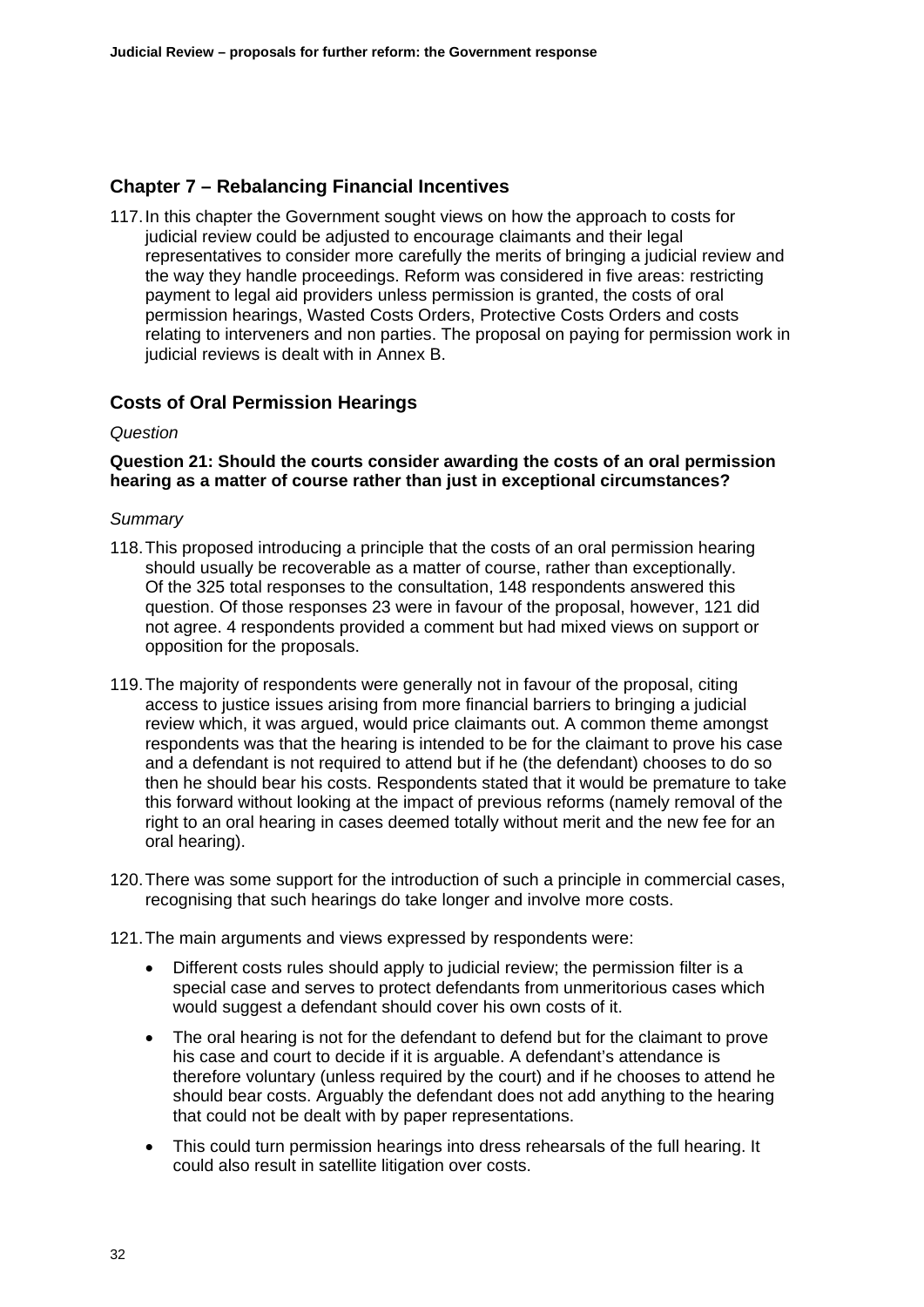- The court already has powers to award costs in exceptional circumstances and this is the correct balance. To change it would unbalance the process to the claimant's detriment. In any case it is already open for a defendant to apply for costs of oral permission against an unsuccessful claimant.
- These reforms are designed to price claimants out, particularly alongside previous reforms and legal aid proposals. There are access to justice and rule of law issues.
- It is premature to do this without waiting to see the impact of earlier reforms such as the removal of the right to an oral permission hearing for cases determined by a Judge on the papers as Totally Without Merit, and the introduction of a fee for an oral permission hearing.
- There would need to be a strong case for departing from the current principles but there is no evidence to justify change or whether the presence of a defendant is generally of assistance to the court.
- The number of cases that succeed at oral renewal hearing is low but applications are high, which suggests claimants apply even where there is a low chance of success. Although a defendant is not obliged to attend they do need to protect interests and may incur costs through doing so.
- This will deter weak claims that are unlikely to get permission and will help reduce court time and the burden on defendants.
- Currently it seems permission is renewed orally regardless of merits without any fear of costs so this may go some way to help that situation.
- In practice courts refuse to make cost orders at oral permission hearings which ignores the fact that public bodies have to spend public money in defending what can be an unmeritorious claim.

## **Wasted Costs Orders**

### *Questions*

**Question 22: How could the approach to wasted costs orders be modified so that such orders are considered in relation to a wider range of behaviour? What do you think would be an appropriate test for making a wasted costs order against a legal representative?** 

**Question 23: How might it be possible for the wasted costs order process to be streamlined?** 

**Question 24: Should a fee be charged to cover the costs of any oral hearing of a wasted costs order, and should that fee be contingent on the case being successful?** 

**Question 25: What scope is there to apply any changes in relation to wasted costs orders to types of cases other than judicial reviews? Please give details of any practical issues you think may arise.** 

### *Summary*

122. The Government sought views on whether the current approach to Wasted Costs Orders (WCOs) should be modified to capture a wider range of behaviours, and/or whether the WCO process could be streamlined. The consultation also tested whether a fee should be charged to cover the costs of any oral hearing of a WCO.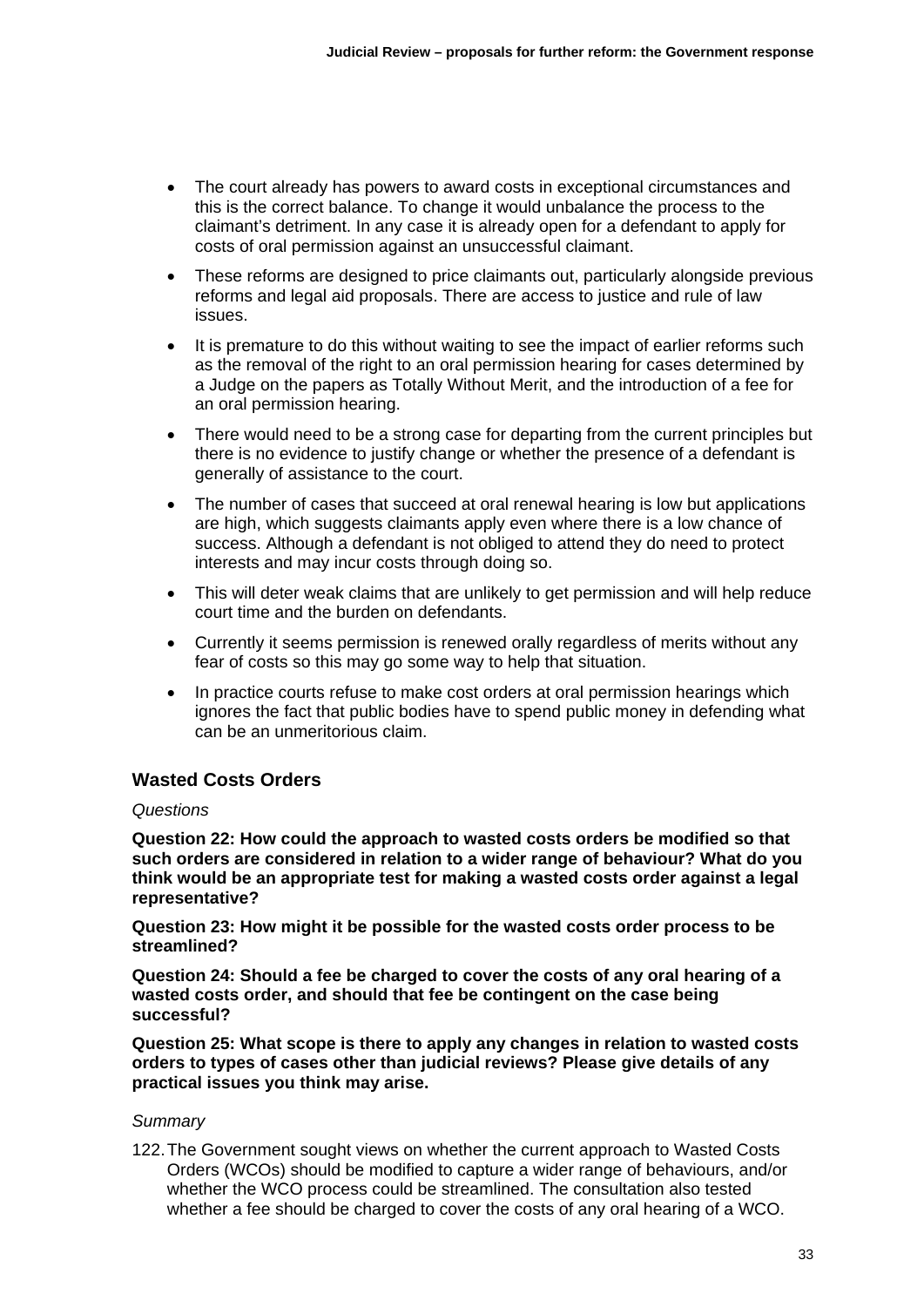- 123. 145 of the 325 total responses to the consultation answered questions on WCOs. 7 responded positively, and 6 respondents offered mixed comments both in support and opposition. However, 132 respondents opposed the proposals.
- 124. Many respondents felt that the current test was appropriate and that the Government had failed to present a compelling case for change. Some respondents were concerned that the suggestion of a broader test for WCOs failed to recognise that it is ultimately the client's decision whether or not to proceed to bring the claim. Whilst there was some support for the proposal, several respondents noted that the effect of fee changes introduced earlier this year should be assessed before any further fee reforms are pursued.

125. The main arguments and views expressed by respondents were:

- There is an insufficient case for change to the existing approach for issuing WCOs.
- Broadening the test risked deterring legal representatives from taking on difficult but important cases.
- It is the lawyer's role to advise the client of the merits of the case, but the client's decision whether or not to proceed to bring the claim.
- The court would often have to consider advice given to the client covered by legal professional privilege. This could only be disclosed if the client waived that privilege, and it would rarely be in their interest to do so.
- Legal representatives should not be financially penalised to defend themselves against a WCO at an oral hearing.
- The effect of earlier fees reform should be assessed before further action is considered.

## **Protective Costs Orders (PCOs)**

### *Questions*

**Question 26: What is your view on whether it is appropriate to stipulate that PCOs will not be available in any case where there is an individual or private interest regardless of whether there is a wider public interest?** 

**Question 27: How could the principles for making a PCO be modified to ensure a better balance a) between the parties to litigation and b) between providing access to the courts with the interests of the taxpayer?** 

**Question 28: What are your views on the proposals to give greater clarity on who is funding the litigation when considering a PCO?** 

**Question 29: Should there be a presumption that the court considers a cross cap protecting a defendant's liability to costs when making a PCO in favour of the claimant? Are there any circumstances when it is not appropriate to cap the defendant's costs liability?** 

**Question 30: Should fixed limits be set for both the claimant and the defendant's cross cap? If so, what would be a suitable amount?**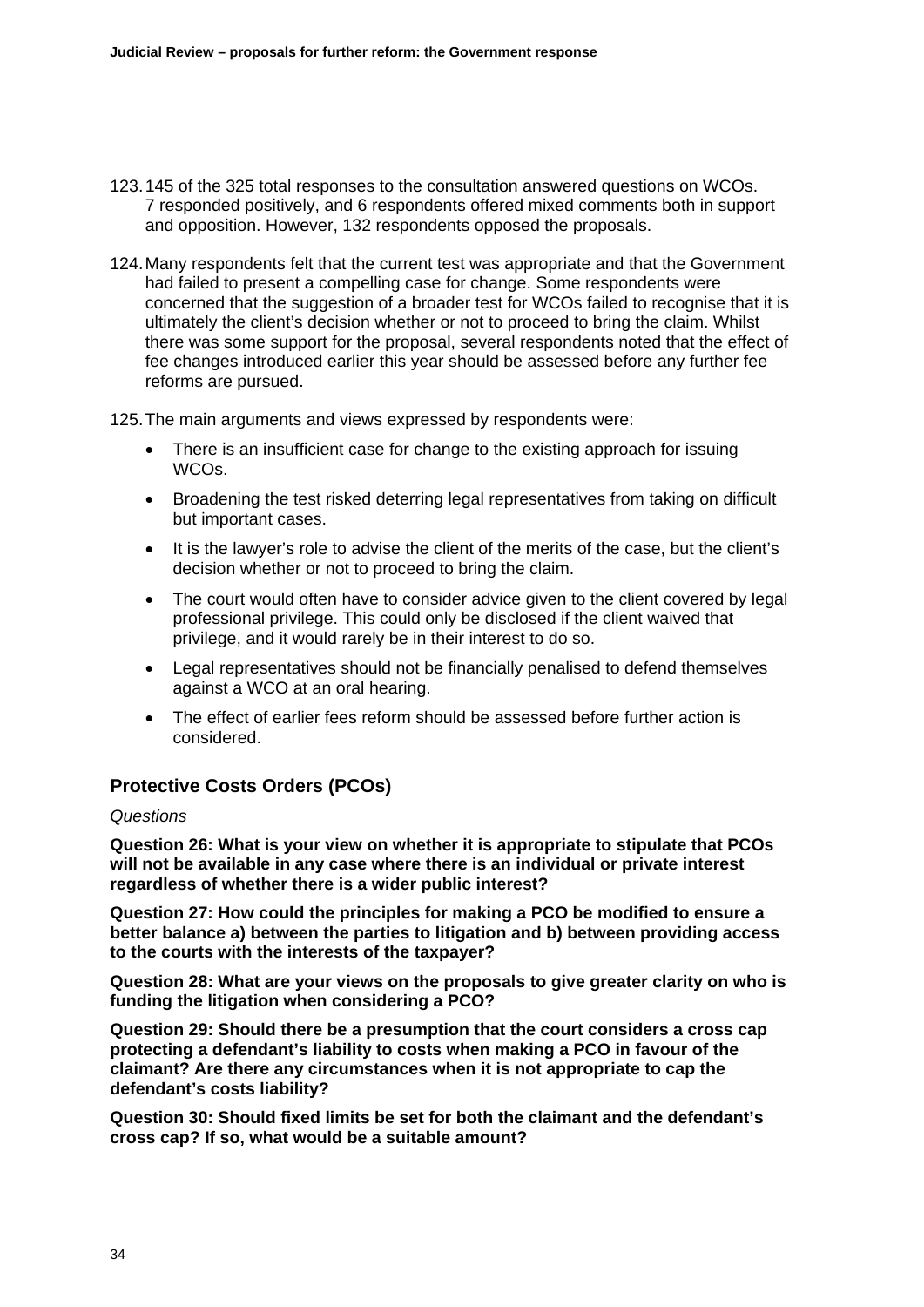### *Summary*

- 126. The proposals looked at abolishing PCOs in any case where there is an individual or private interest regardless of whether there is a wider public interest or modification of the principles governing the awarding of a PCO; greater clarity on funding and the presumption of a cross cap for a defendant's liability, with fixed cap amounts.
- 127. Of the 325 total responses to the consultation 186 respondents answered this question. Of those responses 14 were generally in favour of the proposals, however, 162 generally opposed the proposals. 10 respondents provided comments but had mixed views on support or opposition for the proposals.
- 128. Generally, respondents were not in favour of abolishing PCOs where there was a private interest; respondents commented that judicial review was about public wrongs not private rights and to remove in cases where there was a public interest was an attack on access to justice. With the standing proposals this was a double barrelled attack and would leave NGOs/charities unable to challenge public interest cases. There was more support for greater transparency in funding but respondents urged caution that it didn't make for lengthier applications. There was some support for a cross cap.
- 129. The main arguments and views expressed by respondents were:

*On abolishing or modifying PCOs* 

- The central consideration for awarding a PCO is whether there is a public interest, other factors such as private interest should then be considered. A private interest is not determinative and courts are experienced in making such judgements.
- This is another barrier to deter meritorious claims and designed to price out a claimant, particularly given earlier reforms (such as court fees) and legal aid proposals. Opposition on access to justice grounds. PCOs will become more important with legal aid changes.
- When read alongside the standing proposals this is a double barrelled attack on NGOs and charities and will leave them in a Catch 22 situation, It places a claimant – particularly NGO and charities – in a position where if they have a sufficient (direct) interest for standing then they could not get a PCO, and vice versa.
- Removal or modification would mean executive can act unlawfully with impunity. Wrong in principle for executive to intervene with costs/abolish completely, this is a matter for judicial discretion.
- It is in the interests of the taxpayer that public bodies are held to account. No conflict between access to courts and interests of taxpayers.
- The consultation talks of 'rebalancing' but things are moving too far in favour of the defendant. There is an imbalance between parties and this inequality of arms led to PCOs being developed in the first place.
- When PCOs are awarded they don't always mean that a claimant doesn't have to pay costs – there will usually be some costs liability and that can be financially difficult.
- Abolition of PCOs may mean more costs in long run if cases aren't brought. For example, (even if the claimant loses) the case could be used to the benefit of the wider public interest – to clarify the law, prevent future unlawful decisions. There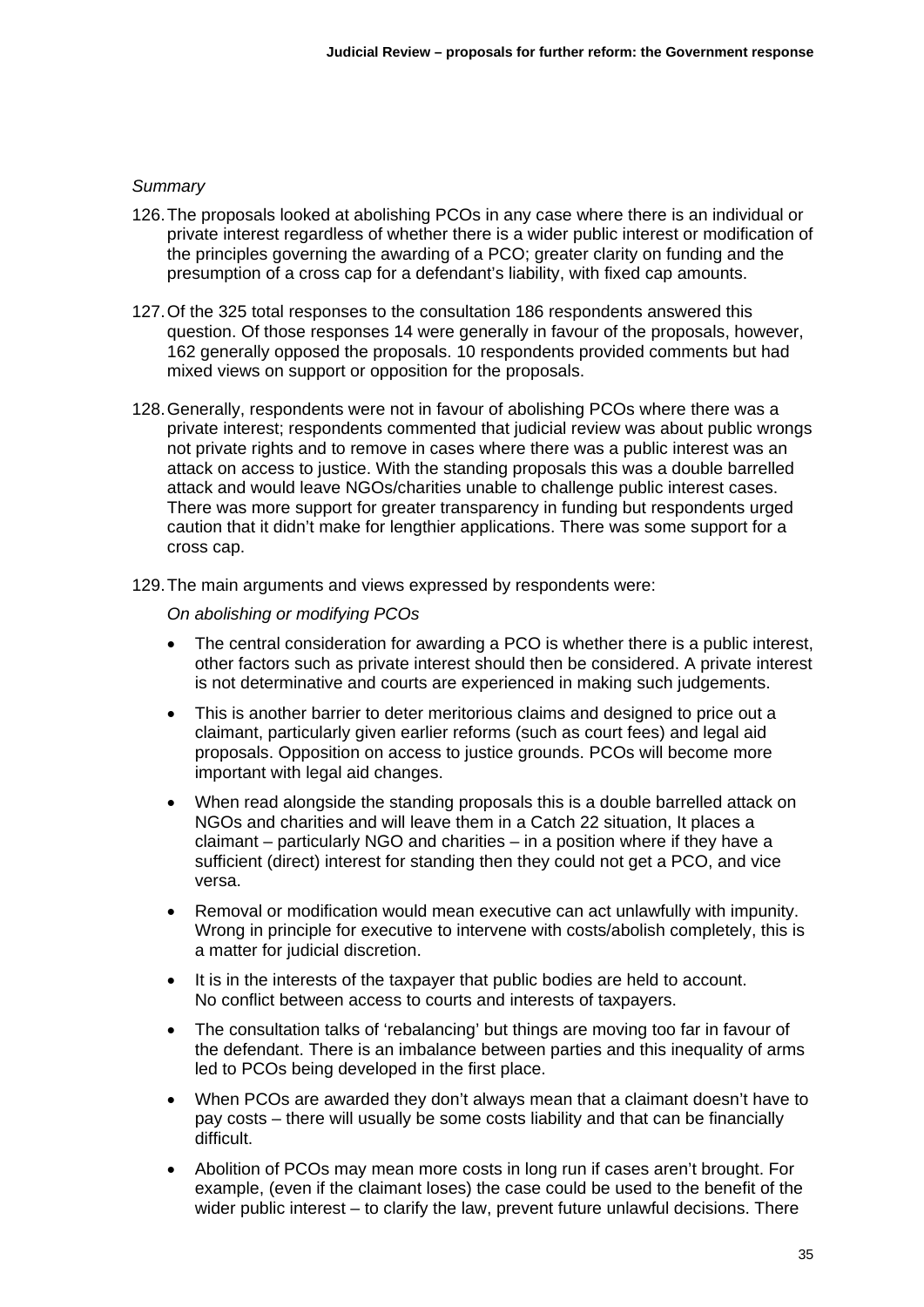is also a risk of multiple challenges as individual claimants would all bring their own challenge.

 May be appropriate to modify the private interest test to rule out a PCO where there is a financial or commercial interest.

#### *On financial transparency*

- Responses were mixed, with respondents considering that transparency is important but that the courts consider such matters already and have sufficient powers.
- It is important to make sure that looking into the finances does not overly prolong applications.
- Finances should go to the amount of the cap rather than whether a cap should be made in the first place.

*On Cross Caps (limiting the defendant's liability for the claimant's costs)* 

- Some respondents thought the courts do already consider such things and do not need new powers.
- Cross caps have a different purpose: to protect the defendant from the claimant raising unreasonable costs. A cross cap would significantly change the function of the PCO.
- Some respondents queried whether it is right for a public body defendant who has been found to have acted unlawfully to have costs protection.
- A cross cap could affect the claimant's ability to find a legal representative. Defendants have greater funds so can use lawyers of their choice as they are able to cover costs above the PCO limit but claimants can't. Cross caps shouldn't be at a level that makes Conditional Fee Agreements unviable.
- A presumption of a cross cap for local authorities would be helpful. Courts forget there is more pressure on local authority finances with reduced budgets. Not only does this mean less to use for litigation, but it is likely to cause more judicial reviews as services will need to be withdrawn to fund the costs, and that will be challenged.
- There was little support for fixed limits as the claimant's circumstances and the amount of the cap will vary from case to case. If fixed limits were introduced the claimant should have a lower amount for his liability. Setting individual amounts may be too restrictive and will alter over time in any event.

### **Interveners**

### *Questions*

**Question 31: Should third parties who choose to intervene in judicial review claims be responsible in principle for their own legal costs of doing so, such that they should not, ordinarily, be able to claim those costs from either the claimant or the defendant?** 

**Question 32: Should third parties who choose to intervene in judicial claims and who cause the existing parties to that claim to occur significant extra costs normally be responsible for those additional costs?**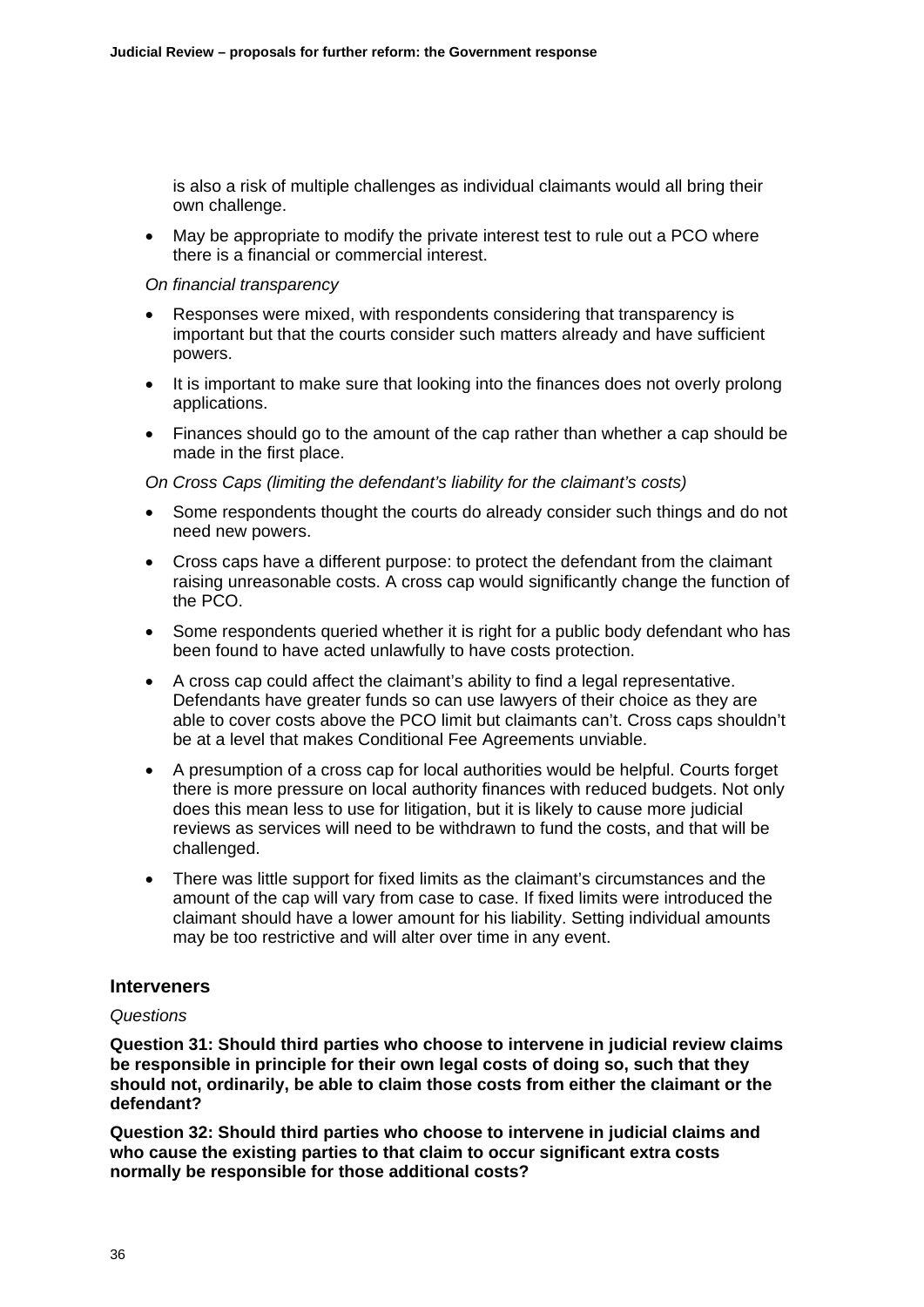### *Summary*

- 130. The Government proposed that third parties who choose to intervene in judicial review should be responsible for their own costs and any costs they cause the existing parties. Of the 325 total responses to the consultation 169 respondents answered this question. Of those respondents 23 were in favour of the proposal and 122 were not. 24 respondents provided comments but had mixed views on support or opposition for the proposals.
- 131. The majority of the respondents said that interveners already pay their own costs. There was little support for interveners paying additional costs, with respondents arguing that it was a matter for judicial discretion – courts already manage the process well and can benefit from the expertise brought by interveners.

132. The main arguments and views expressed by respondents were:

- Interveners already pay their own costs. Intervention happens rarely but happens in the public interest so cost orders should not be used to deter interventions.
- The court and parties will benefit from intervention by expert interveners, improving decision making. This can mean less cost in the long run.
- Courts have to consent to an intervention so can manage the process already and may also make use of their current case management powers. Courts are experienced in judging where an intervention is unnecessary and inappropriate and make costs orders as necessary.
- The government often intervenes.

### **Non-parties**

### *Question*

**Question 33: Should claimants be required to provide information on how litigation is funded? Should the courts be given greater powers to award costs against non-parties? Do you see any practical difficulties with this, and how those difficulties might be resolved?** 

### *Summary*

- 133. The Government proposed requiring claimants to provide information on how litigation is funded. Of the 325 total responses to the consultation 118 respondents answered this question. Of those respondents 30 were in favour of the proposals and 73 were not. 15 respondents provided comments but had mixed views on support or opposition for the proposals.
- 134. Responses were mixed some respondents believed the change was unnecessary as courts had sufficient powers and that parties shouldn't have to provide additional information. There was support, including from the senior judiciary, for having greater information on how litigation is funded.

135. The main arguments and views expressed by respondents were:

 The courts already have powers to award costs against non parties and have experience of investigating finances. Further powers are unnecessary.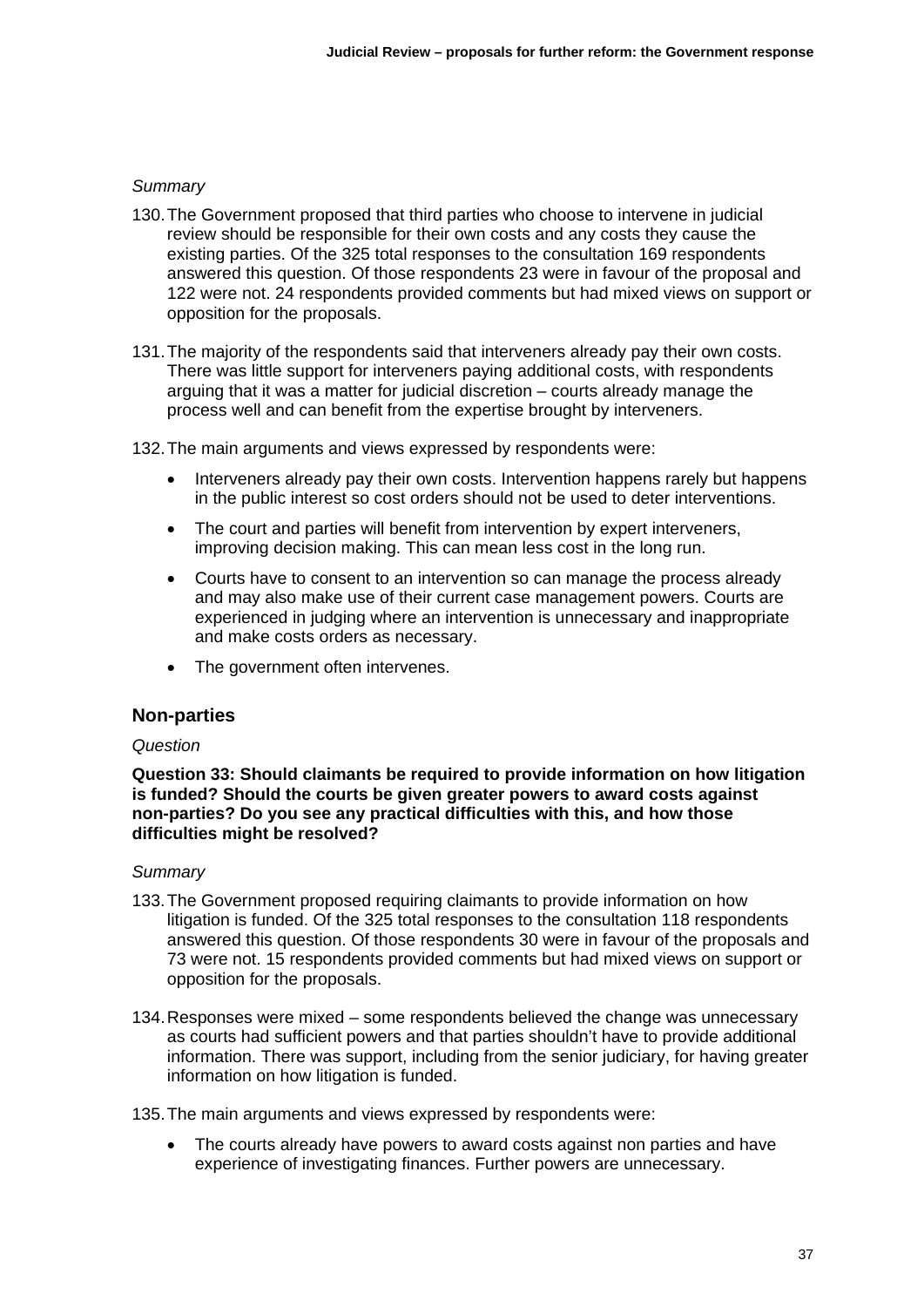- The senior judiciary support strengthening transparency over claimants' funding as it will help the court in deciding whether to make a costs order against a non-party. However, courts should retain full discretion in making costs orders.
- There would be practical difficulties in deciding when and how much information should be disclosed to the courts and how this information should be provided.
- The proposal could result in courts having to do a forensic investigation of the truthfulness of the information given. There could be difficulties in collecting costs if an order extends to a large group of ill defined people who contributed to the charity/interest group.

### **Evidence and Examples of Costs Orders**

### *Question*

### **Question 34: Do you have any evidence or examples of the use of costs orders including PCOs, wasted costs orders, and costs against third parties and interveners?**

### *Summary*

- 136. Few respondents answered this question; of the 325 responses only 26 provided an answer, although some respondents referred to examples of costs orders in their responses to other questions in this chapter. Where an answer was provided, respondents had referred to examples of costs orders or interveners in cases they had been involved in, or referred to leading case law that set out the principles in awarding a particular cost order.
- 137. In answer to this specific question, and to other questions in the Rebalancing Financial Incentives chapter, some respondents questioned the evidence base for reform, arguing that the Government had put forward no evidence that there was a problem in this area and that change was necessary or desirable.
- 138. Several respondents referred to research conducted by the Public Law Project and the University of Essex, funded by the Nuffield Foundation. This research found that during the 20 month period between July 2010 and February 2012 there were only seven cases decided by the Administrative Court at final hearing in which a PCO had been granted, in which only 3 were in non environmental cases. The PCOs included awards to NGOs such as Medical Justice and the Child Poverty Action Group.<sup>[13](#page-17-0)</sup>

## **Chapter 8 – Leapfrogging**

### *Questions*

### *Option 1 – Extending the Relevant Circumstances*

**Question 35: Do you think it is appropriate to add to the criteria for leapfrogging so that appeals which are of national importance or which raise significant issues (for example the deportation of a person who is a risk to national security, a nationally significant infrastructure project or a case the outcome of which affects a large number of people) can be expedited?** 

-

<span id="page-17-0"></span> $13$  This research is based on self reported questionnaires from solicitors and may not represent a complete picture.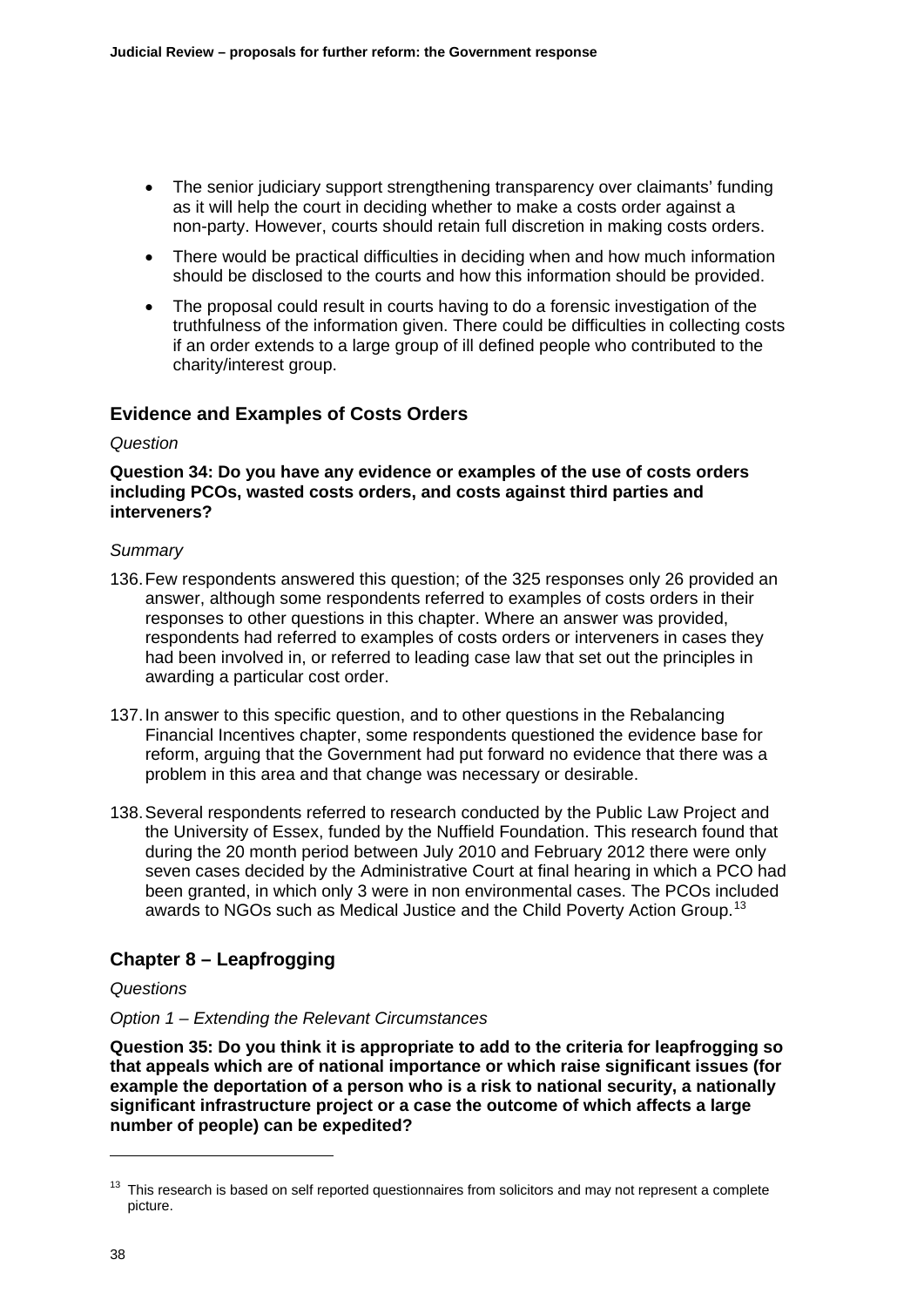### **Question 36: Are there any other types of case which should be subject to leapfrogging arrangements?**

#### *Option 2 – Consent*

**Question 37: Should the requirement for all parties to consent to a leapfrogging application be removed?** 

**Question 38: Are there any risks to this approach and how might they be mitigated?** 

*Option 3 – Extending the courts and tribunals in which a leapfrog appeal can be initiated* 

**Question 39: Should appeals from the Special Immigration Appeals Commission, the Employment Appeals Tribunal and the Upper Tribunal be able to leapfrog to the Supreme Court?** 

**Question 40: Should they be subject to the same criteria (as revised by the proposals set out above) as for appeals from the High Court? Are there any other criteria that should be applied to these cases?** 

### **Question 41: If the Government implements any of the options for reforming leapfrog appeals. should those changes be applicable to all civil cases?**

- 139. The Government sought views on extending the scope of 'leapfrog' appeals (cases which move direct from the court of first instance to the Supreme Court) in order to allow cases which will end up in the Supreme Court to get there more quickly. The consultation suggested three changes to the present approach to leapfrogging: allowing for a case to leapfrog because of its nationally significant implications; removing the need for all parties to consent; and extending leapfrogging to the Upper Tribunal, Employment Appeals Tribunal (EAT) and Special Immigration and Appeals Commission (SIAC).
- 140. Of the 325 responses to the consultation, 116 respondents answered some or all of the questions on leapfrogging. 51 respondents were in favour of all three leapfrogging proposals, while 20 did not agree with any of them. 45 respondents were either supportive of some, but not all, of the proposals or had no clear opinion.
- 141. Many respondents agreed with the principle that appropriate cases should be expedited to the Supreme Court. Some highlighted the risk that the Supreme Court could become overloaded with extra cases and would lose the benefit of the Court of Appeal's consideration.
- 142. In terms of the specific proposals, many respondents were supportive of the changes proposed in order to ensure appropriate cases reach the Supreme Court quickly. Some saw benefits in the scope for leapfrogging to be extended even more widely than proposed. A minority of respondents were opposed to these changes. Specific concerns raised included that the extended criteria were too vague, that removing the need for consent would undermine appeal rights, and that leapfrogging should not be extended to SIAC.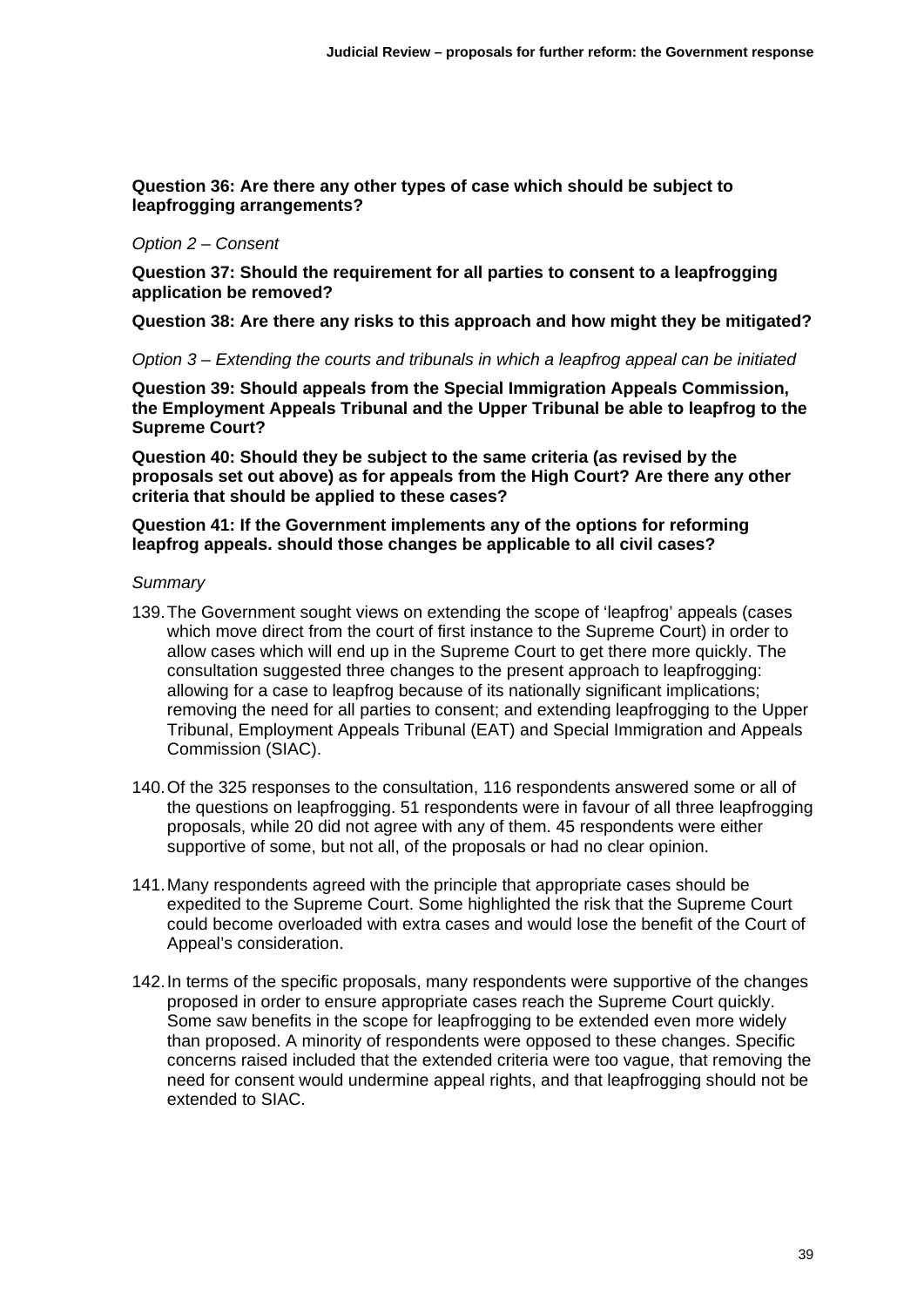#### 143. The main arguments and views expressed by respondents were:

#### *General points*

- It was right that appropriate cases should be expedited to the Supreme Court as this would save costs and time and would be in the interests of justice, though some respondents cautioned that this should not become routine.
- Changes should be applicable to all civil appeals.
- There was a danger of overloading the Supreme Court with cases it's important that it retains discretion to refuse a leapfrog.
- The Supreme Court benefits from consideration by the Court of Appeal and its role in refining arguments and establishing facts.
- If the Supreme Court refuses permission for a leapfrog appeal the appellant should retain the right to seek permission to appeal to the Court of Appeal.
- Some respondents questioned whether there is evidence of a problem, arguing that considerable efforts are already taken by the courts to expedite cases; cases of national importance are likely to fulfil current criteria anyway.
- It can be difficult to see whether a case will end up in the Supreme Court at first-instance.
- It is not a good use of the Supreme Court's time to wade though evidence from the court of first-instance.
- There should be protection from increased costs for claimants.
- Some respondents offered suggestions for additional procedural changes, including that the Supreme Court should decide an application within seven days and that there should be flexibility to change a leapfrog decision if circumstances change.

### *Option 1 – Extending the relevant circumstances*

- The criteria should be extended as proposed so that a case which is inevitably going to reach the Supreme Court can leapfrog.
- They should also be extended to cases where there would be no significant benefit in seeking the views of the Court of Appeal, which affect a large number of people, are of general public importance, raise novel issues of law, where there is evidence of varying practice, where there would be a benefit to the public purse, or where the delay would cause a severe detriment to the parties such as prolonged detention.
- Judges should be given a wide discretion without the legislation being too prescriptive.
- The extended criteria seem to reflect the cases that are important to Government, but not necessarily the public.
- The extended criteria are poorly defined and ambiguous they could lead to satellite litigation and there will always be cases that fall outside of a given definition.
- The extended criteria may be matters of contention in the relevant proceedings, and as such are not suitable as criteria for leapfrogging.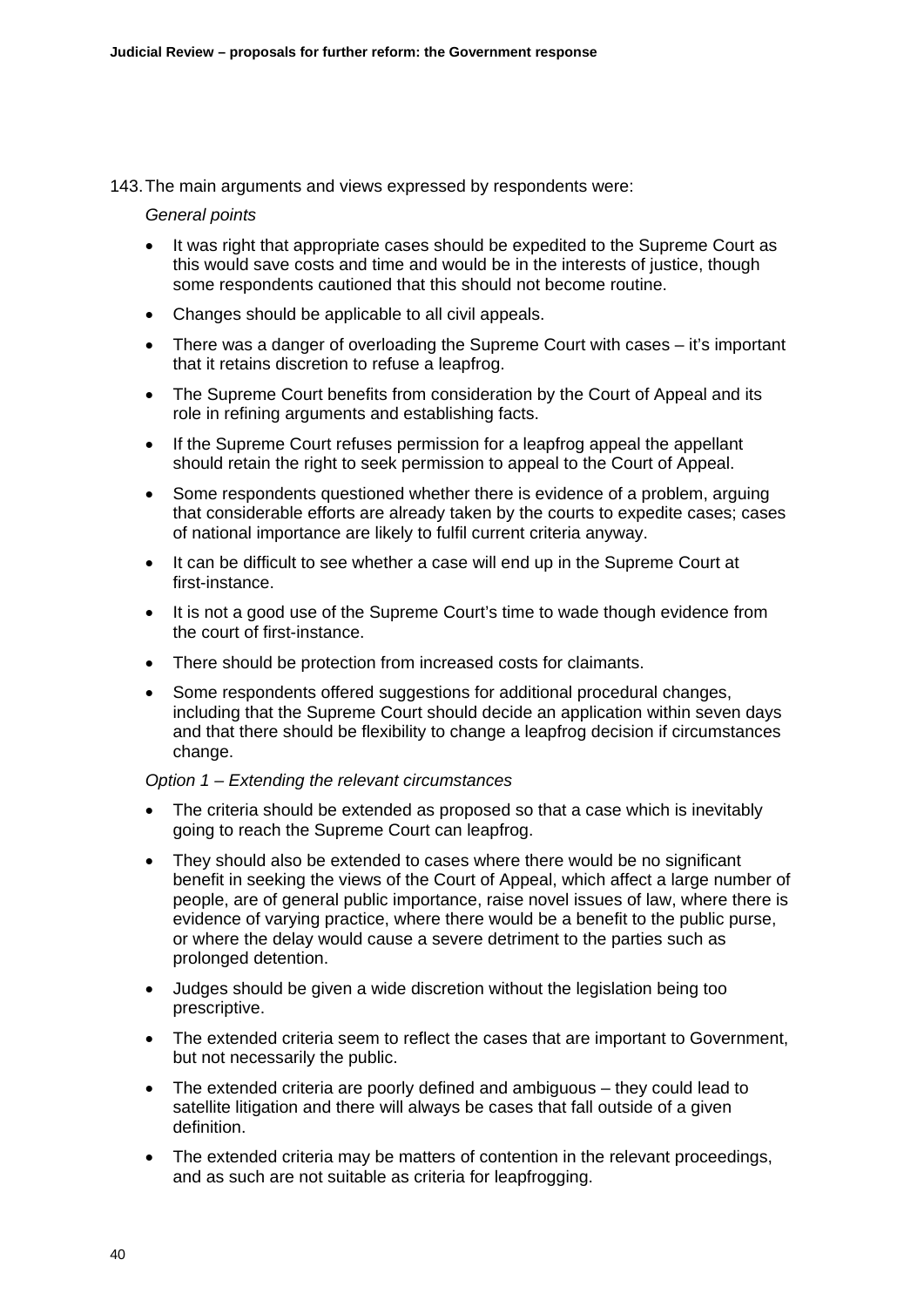### *Option 2 – Consent*

- It is right that the decision on a leapfrog should be left to the court and not the parties.
- The proposal would not affect appeal rights as cases would end up in Supreme Court anyway.
- Consent should not be removed as it is an important safeguard to ensure appeal rights are not curtailed.
- If the requirement for consent is removed, provision should be made for views of all parties to be taken or there should be a right of appeal against a decision to allow a leapfrog at an oral hearing.

*Option 3 – Extending the courts and tribunals in which a leapfrog appeal can be initiated* 

- Leapfrogging should be extended to the Upper Tribunal, EAT and SIAC they should not be treated differently to the High Court.
- They should be subject to the same criteria as for appeals from the High Court.
- Leapfrogging should also be available from the County Court.
- Some respondents had concerns about extending leapfrogging to SIAC as it is a first-instance tribunal and finder of fact – the Supreme Court would benefit from the Court of Appeal's consideration.

### **Equality Impacts**

### *Question*

### **Question 43: From your experience are there any groups of individuals with protected characteristics who may be particularly affected, either positively or negatively, by the proposals in this consultation paper?**

- 144. The consultation asked respondents whether they considered that groups with protected characteristics would be particularly affected, either positively or negatively, from the proposals.
- 145. Of the 325 responses to the consultation, 211 respondents answered this question specifically although some respondents did include comments on equality impacts within their response to particular proposals. Of those that did provide a response, almost all were of the view that the proposal(s) would have a disproportionately negative impact on groups with protected characteristics and other vulnerable groups. Some respondents were of the view that Government has not produced sufficient evidence that the proposals will not disproportionately affect groups with protected characteristics, and before it took any of these proposals forward it would need to do so. Some argued that the proposals were in themselves discriminatory.
- 146. A small number of respondents thought that the consultation paper highlighted the potential impacts accurately or considered that while there was a risk of differential impact, this would be mitigated by the court ensuring that arguable cases are heard.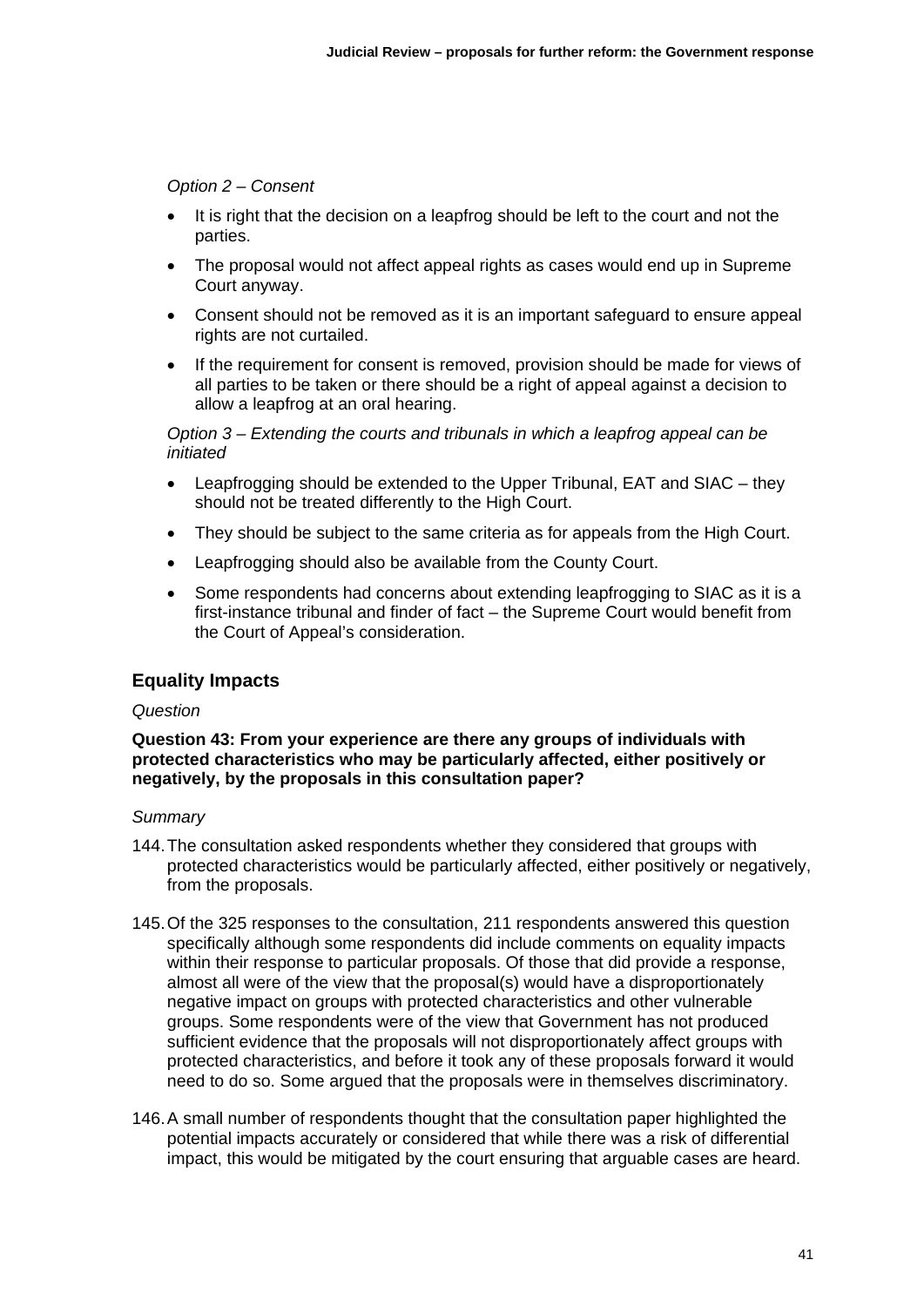### 147. The main arguments and views expressed by respondents were:

### *General points*

- Respondents were of the view that taken together the proposals would have a disproportionate impact on those with protected characteristics as these groups tend have more interaction with state services and consequently have greater reliance on judicial review. The proposals would threaten their access to justice and ability to challenge unlawful decisions which affect them.
- In particular, respondents highlighted the following groups with protected characteristics as likely to be disproportionately affected by the proposals:
	- Children, including children with learning difficulties and migrant and asylum seeking children. (It was highlighted that MoJ data shows that 23% of JRs are brought by young people aged between 18 and 25 while they make up only 11% of the population of England and Wales).
	- Older people.
	- Vulnerable women.
	- People with a disability, including mental health problems.
	- Lesbian, gay, bisexual and trans (LGB&T) people.
	- People with religious beliefs.
	- Black and minority ethnic communities.
	- Gypsy and Traveller communities.
- Regarding the lack of data on court users with protected characteristics, it was highlighted that some evidence of differential experiences of the civil justice system is available showing that in England and Wales, people aged 18 to 24 and those aged 65 or over; people who are Asian, Black, mixed race or Chinese; and those who are Muslim, Buddhist or Hindu are more likely than those in other groups to give up or do nothing when faced by a civil justice problem or less likely than other groups to obtain advice when faced with a civil justice problem (However note that this research did not include judicial review.)<sup>[14](#page-21-0)</sup>

### **Points on specific proposals**

### *Planning and section 228 and 229 Town and Country Planning Act 1990 permission filter*

- The planning proposals are likely to affect Gypsies and Travellers disproportionately as they are more often claimants in challenges under sections 228 and 229 of the Town and Country Planning Act 1990.
- Respondents noted the relevance to planning matters of the UN Convention on the Rights of Persons with Disabilities (UNCRPD) and highlighted that of two complaints decided in favour of applicants by the UN Disability Committee, one was a planning decision.

### *Standing*

 Respondents stressed the negative impact of the standing proposals on groups with protected characteristics by preventing NGOs from bringing claims for groups

-

<span id="page-21-0"></span><sup>14</sup> <http://www.equalityhumanrights.com/key-projects/our-measurement-framework/>